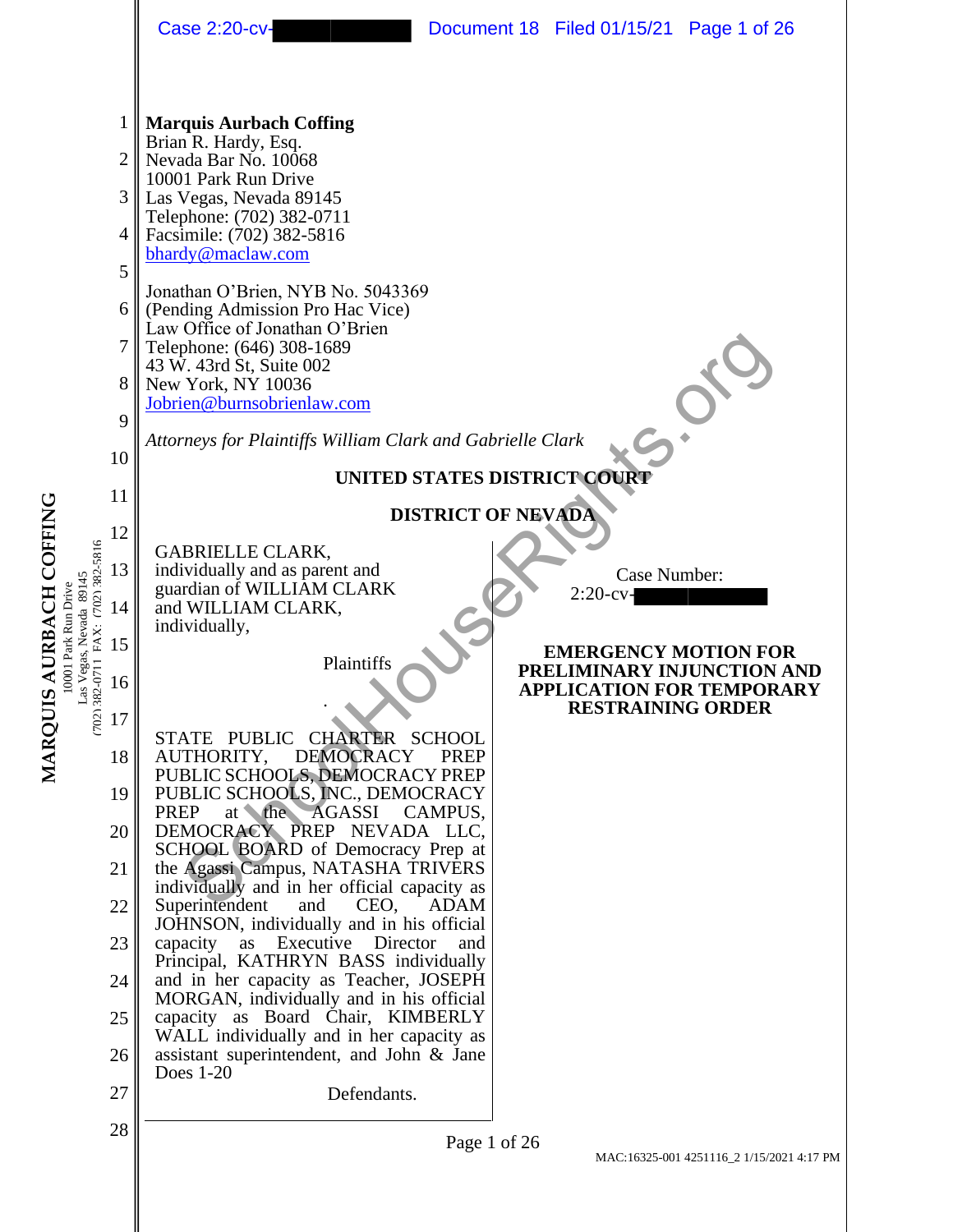1 2 3 4 5 Plaintiffs, Gabrielle and William Clark (collectively "Plaintiffs") by and through their attorneys of record herein, hereby submit their  $\rm{Emergency}^1$  Motion for Preliminary Injunction and Application for Temporary Restraining Order. This Motion and Application are made and based upon the papers and pleadings on file herein, the following Memorandum of Points and Authorities, and any oral argument allowed at the time of hearing.

6

7

8

9

10

11

12

# **MEMORANDUM OF POINTS AND AUTHORITIES**

# **I. INTRODUCTION**

William Clark ("William") seeks to have his failing grade for the "Sociology of Change" class removed. Defendants alter, inflate and misrepresent their grading, attendance and curriculum as it suits them for various purposes. This is demonstrated in teacher declarations and documentary evidence attached hereto and to the Complaint. If Defendants can contort their irregular grading practices for their own purposes, they can do so for William.

13 14 15 16 17 18 19 20 21 Defendants coercive identity confession and labeling exercises are unlawful, ongoing and should be enjoined and declared harassment a hostile environment and unconstitutional. Defendants compelled speech and retaliated against William, violating the First Amendment to the Constitution of the United States, 42 U.S.C. §§ 1983, the Equal Protection Clause, Title VI of the Civil Rights Act and Title IX. Defendants actions are not in the public interest, which is why they endeavor to disguise it, and would substantially and irreparably harm Plaintiffs if left unchecked*.* Pla ntiffs will prevail on the merits of this matter, and the injury faced by Plaintiffs is far greater than any possible injury that could be sustained by Defendants from the requested injunctive and declaratory relief. INTRODUCTION<br>William Clark ("William") seeks to have his failing grade for the "Sociage" class removed. Defendants alter, inflate and misrepresent their grading, att<br>curriculum as it suits them for various purposes. This i

- 22
- 23 24 25 26 27  $\begin{array}{c|c}\n 28 & \text{Page 2 of 26}\n \end{array}$ <sup>1</sup> Plaintiffs provided notice on the afternoon of January 14, 2020, to Wilmer Hale, Democracy Prep's retained outside counsel by email that Plaintiffs would soon be seeking a temporary restraining order. Plaintiffs announced their intention to seek emergency and preliminary relief in the Complaint, filed while school was on holiday break. Plaintiffs contacted counsel for all Democracy Prep entities in an email on December 28, 2020 seeking resolution or compromise. Defendant's responded that they were retaining outside counsel. Plaintiffs meet and conferred with the State Public Charter School Authority on January 8, 2020. Plaintiffs conferred with Democracy Prep outside counsel Wilmer Hale at length on January 11, 2021. Wilmer Hale agreed to accept service; however, to date, the Parties have been unable to reach any resolution. As such the instant motion and application are necessary.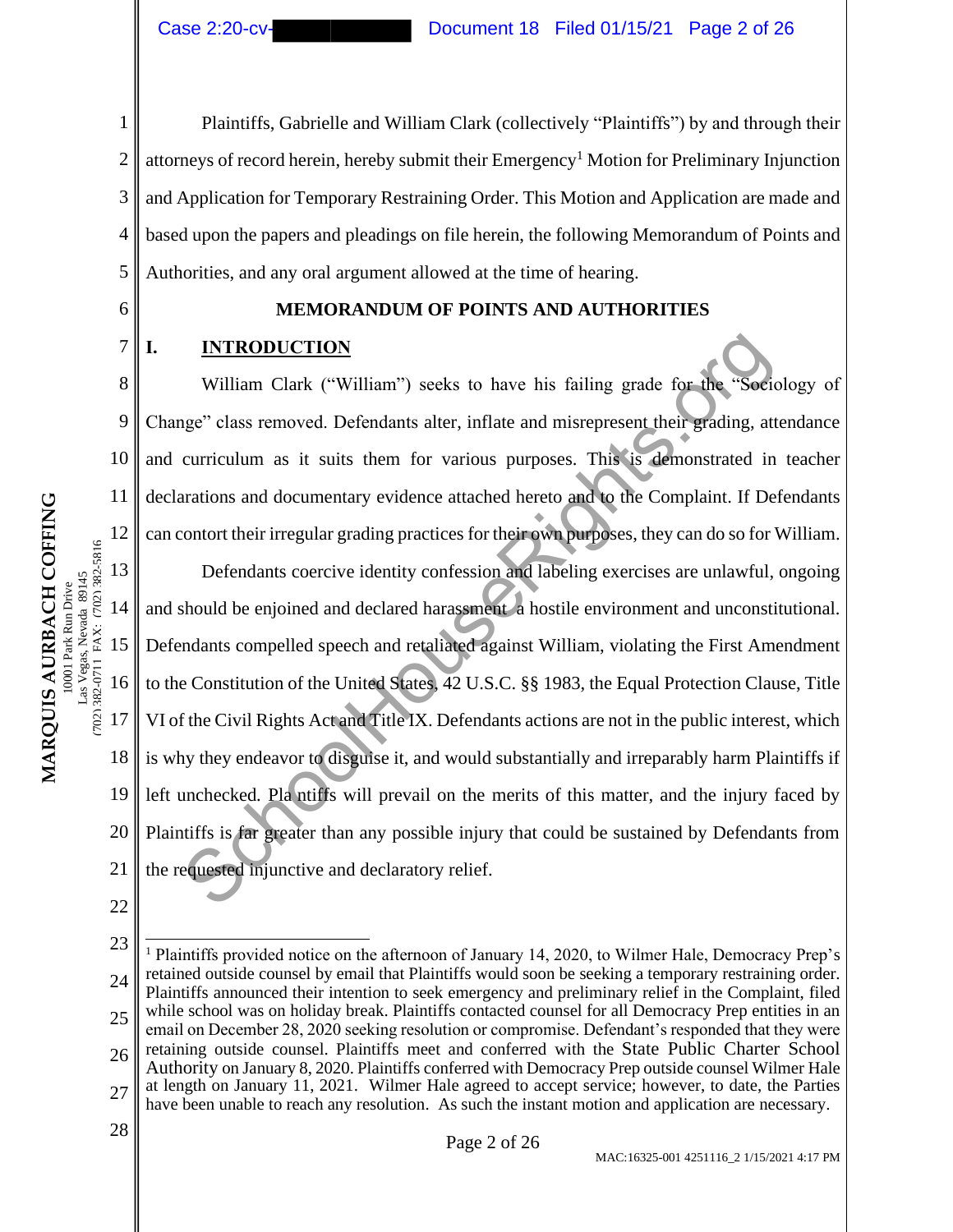# **II. PARTIES**

1

2 3 4 5 6 7 8 9 10 William is in the 12th grade at Defendant Democracy Prep at Agassi Campus (DPAC), and the son of Gabrielle Clark ("Gabrielle"). Defendant State Public Charter School Authority ("SPCSA") certifies, authorizes, screens and monitors DPAC, and recently renewed its contract with Defendants DPAC, Democracy Prep Nevada LLC, and Democracy Prep at the Agassi Campus School Board ("School Board"). SPCSA's acquiescence and deliberate indifference to DPAC's discriminatory and unconstitutional acts amounts to practice and custom with regards to the constitutional violations discussed herein. Defendant Democracy Prep Public Schools ("DPPS") is a public charter management organization and does business in Nevada.

11 12 13 14 15 16 17 18 19 DPAC is a K-12 member school of the DPPS network in Clark County, Nevada. Defendant Democracy Prep Public Schools, Inc. is the only managing member of Defendant Democracy Prep Nevada LLC whose executive director is DPAC Principal Adam Johnson ("Principal Johnson"). Defendant Democracy Prep Nevada LLC is a legal entity registered under the laws of Nevada, and the contract between it and the SPCSA describes it as a separate entity from the DPAC charter school i self.<sup>2</sup> The DPAC School Board is a unique entity with final oversight of DPAC operations, curriculum and disciplinary matters. It is duty bound according to its contract wi h SPCSA to ensure non-discrimination in accordance with Title IX and VI and federal and state law. Ference to DPAC's discriminatory and unconstitutional acts amounts to prace of the read of the constitutional violations discussed herein. Defendant Here Public Schools ("DPPS") is a public charter management organization

20 21 22 23 24 25 Defendant Kathryn Bass ('Ms. Bass") is a teacher and employee at DPAC. She teaches the compulsory "Sociology of Change" class in which William was enrolled, and she required William and his fellow students to reveal and make professions about their gender, sex, religious and racial identities. She further subjected those professions to public interrogation, scrutiny and derogatory labeling as part of a curriculum designed, promoted and implemented by DPPS and its CEO and Superintendent Natasha Trivers ("Superintendent Trivers").

26

 $\begin{array}{c|c}\n 28 & \text{Page 3 of 26}\n \end{array}$ 

(702) 382-0711 FAX: (702) 382-5816

702) 382-0711 FAX: (702) 382-5816

<sup>27</sup> <sup>2</sup> http://charterschools.nv.gov/uploadedFiles/CharterSchoolsnvgov/content/News/2020/200626- Democracy-Prep-at-Agassi-Contract-draft-5-21-20-clean.pdf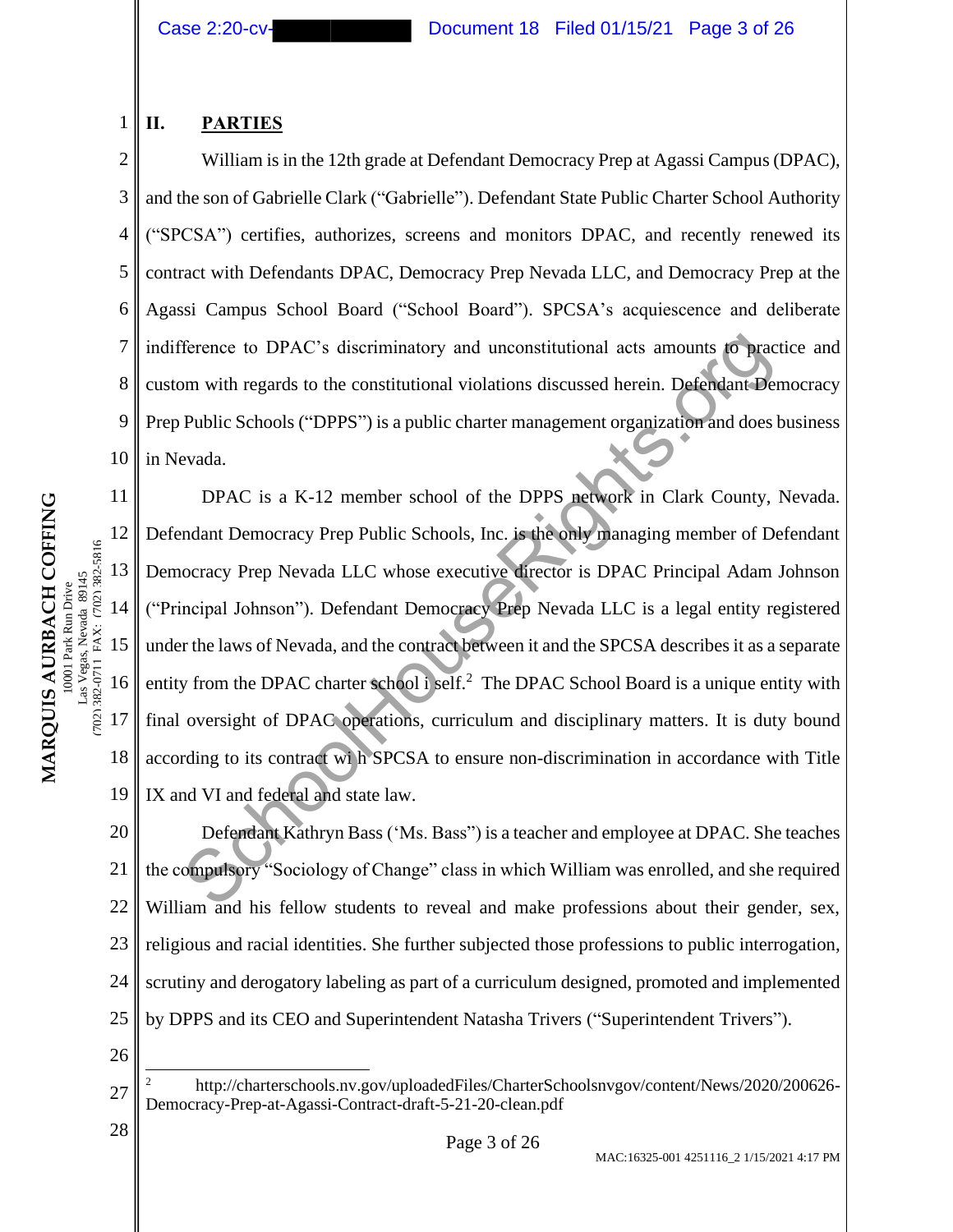Defendant Kimberly Wall ("Ms. Wall") is assistant superintendent of DPPS in New York City. Defendant Joseph Morgan ("Mr. Morgan") is Chair of the School Board at DPAC. All named Defendants are persons acting under color of state law within the meaning of 42 U.S.C. § 1983.

#### 5 **III. FACTS**

6 7

8

9

10

11

12

13

14

15

Las Vegas, Nevada 89145<br>7023 382-0711 FAX: (702) 382-5816 0001 Park Run Drive

**MARQUIS AURBACH COFFING** 10001 Park Run Drive Las Vegas, Nevada 89145 (702) 382-0711 FAX: (702) 382-5816

MARQUIS AURBACH COFFING

16

17

19

20

21

22

23

1

2

3

4

#### **A. DEFENDANTS' IRREGULAR, SUBJECTIVE GRADING PRACTICES.**

But for Defendants' intentional racial prejudice, William would not have received a failing grade for his "Sociology of Change" class. Plaintiffs support this with DPAC teacher and administrator testimony and business records which show the irregular and subjective nature of Defendants' grading practices. Further, the evidence establishes the Defendants deliberately and routinely changed grades and coursework requirements to preserve the school's enrollment-dependent tuition revenue and for other non-educational reasons. Moreover, Defendants stigmatized William with a grade that their own handbook says Defendants do not confer as a matter of official policy.<sup>3</sup> Grade misrepresentation for public relations purposes and administrators' personal agendas was compounded by the Defendants sudden altering of coursework, curriculum and credit requirements.<sup>4</sup> All of this information was withheld from William. **EXECUTE:** Here is interiored and prejudice, William would not have not<br>g grade for his "Sociology of Change" class. Plaintiffs support this with DPAC<br>administrator testimony and business records which hole integralar and

18

# **B. DEFENDANTS' UNSAFE, RACIALLY HOSTILE ENVIRONMENT.**

Gabrielle told DPAC and DPPS in a mid-November meeting "You put a bullseye on my son's back."<sup>5</sup> Ms. Clark's fear was reasonable,<sup>6</sup> and compounded by DPPS' and DPAC's financial mismanagement, which has caused school facilities to fall into a state of disrepair

- 24 <sup>3</sup> *See* ECF No. 1 ¶ 17
- 25 4 *Id.*
- 26 <sup>5</sup> *See* ECF No. 1 ¶ 3
- 27 <sup>6</sup> *See* ECF No. 1 ¶ 54
-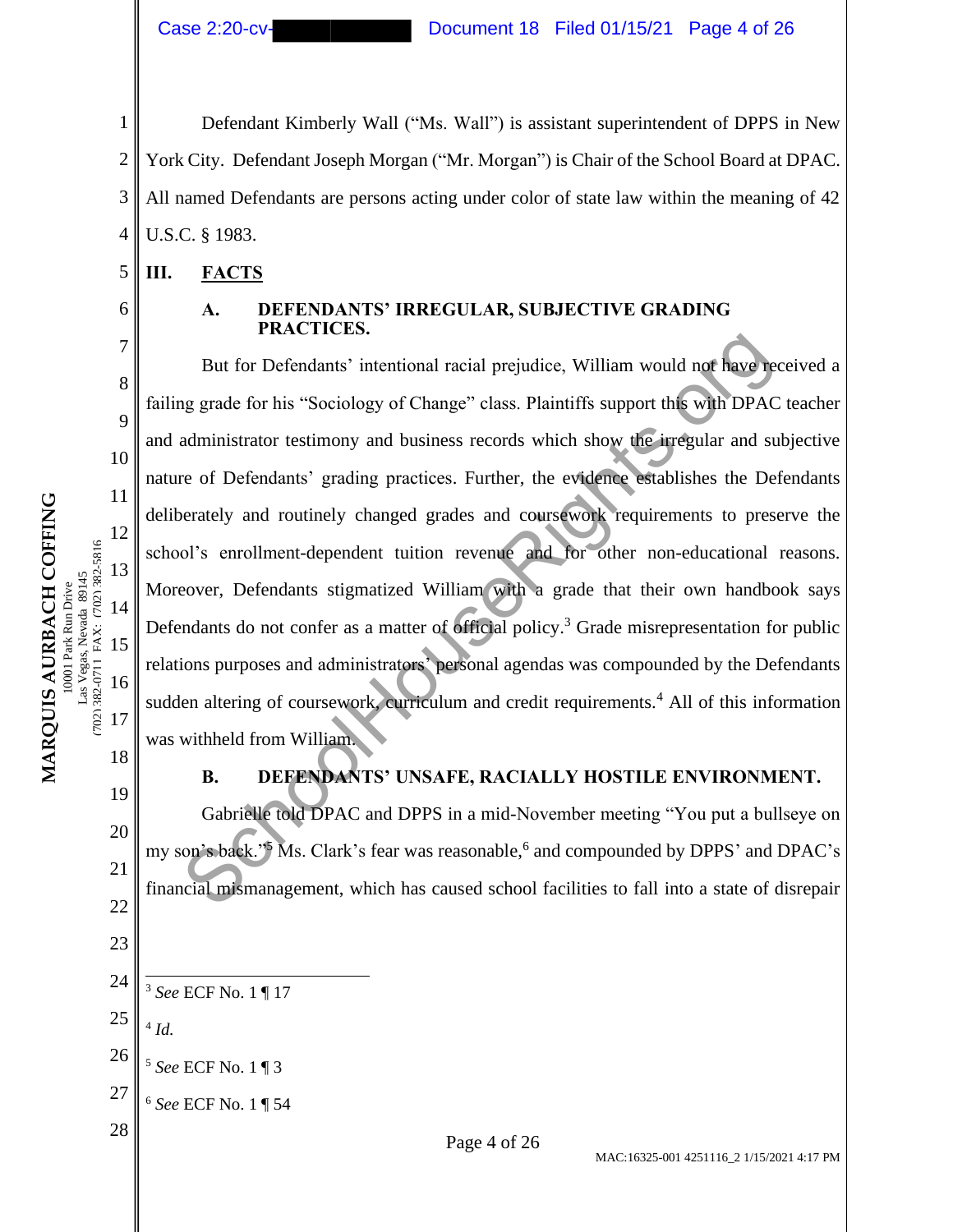1 2 3 4 5 6 7 and led to neglect and inadequate supervision of students. <sup>7</sup> The school is understaffed, the older and experienced teachers were terminated in order to reduce salary costs<sup>8</sup> and DPPS and DPAC policies enforced by Principal Johnson and Superintendent Trivers discouraged police response and investigations into reported incidents at DPAC on subjective ideological grounds.<sup>9</sup> In fact, a young student died on campus while State mandated monitoring procedures failed to be observed.<sup>10</sup> This situation persists and aggravates the hostile environment deliberately created and tolerated by Defendants.

8

9

10

11

12

13

14

15

(702) 382-0711 FAX: (702) 382-5816

702) 382-0711 FAX: (702) 382-5816

16

17

18

19

20

21

22

7

9

8 *Id.*

 $[11, 23;$   $\blacksquare$  5-8

<sup>11</sup> *See* ECF No. 1, Exhibit D.

Declaration,  $\P$  14; Dec,  $\P$ 

Declaration,  $\sqrt{\phantom{a}}\,6$ ; Declaration,  $\sqrt{\phantom{a}}\,13$ 

23

24

25

# **C. DEFENDANTS MANDATORY IDENTITY CONFESSION EXERCISES AND STEREOTYPE HARASSMENT**

At the start of his final school year, William began the year-long "Sociology of Change" class required for all DPAC seniors and taught by teacher Ms. Bass. The class runs in tandem with another project-based class, "Change the World," in which students carry out a political or social work project under the guidance of Ms. Bass and with input from other students.<sup>11</sup>

After Plaintiffs objected in early September to the coercive and ideological nature of the "Sociology of Change" class, Principal Johnson informed Gabrielle that the theoretical basis of the revamped "Sociology of Change" course is known as "intersectionality," and is inspired by political activist, academic and "Critical Race Theory" proponent Kimberlé Crenshaw.<sup>12</sup> William's first graded assignment for the class required him to reveal his racial, France deliberately created and tolerated by Defendants.<br>
C. DEFENDANTS MANDATORY IDENTITY CONFESSION<br>
EXERCISES AND STEREOTYPE HARASSMENT<br>
At the start of his final school year, William began the yearlong "Socion<br>
are sta

MARQUIS AURBACH COFFING **MARQUIS AURBACH COFFING** Las Vegas, Nevada 89145 Las Vegas, Nevada 89145 0001 Park Run Drive 10001 Park Run Drive



27  $12$  Defendants would later deny in a meeting with Gabrielle that the class was infused with "Critical" Race Theory."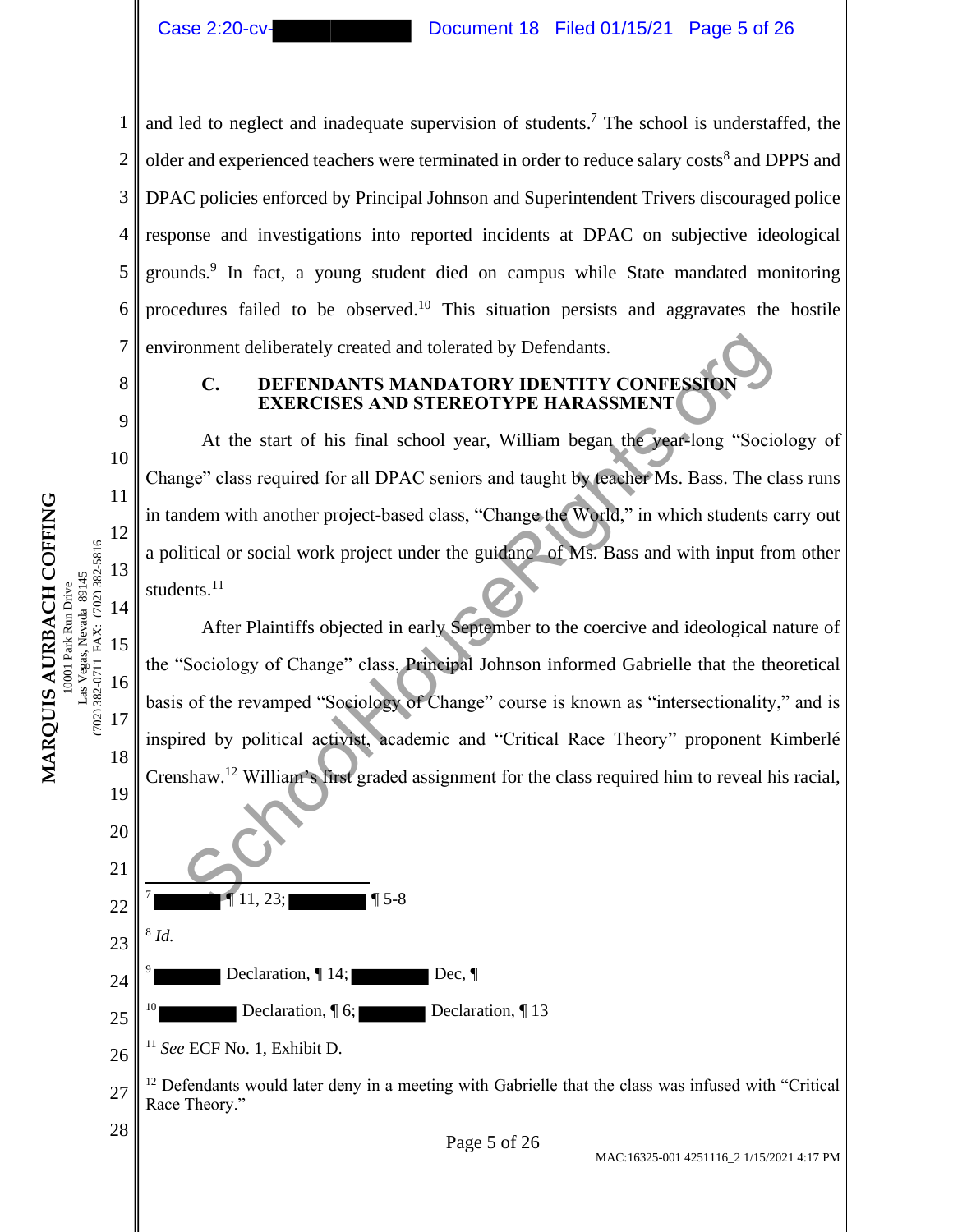2

3

4

5

6

7

8

9

10

11

12

13

14

15

702) 382-0711 FAX: (702) 382-5816 as Vegas, Nevada 89145 0001 Park Run Drive

**MARQUIS AURBACH COFFING** 10001 Park Run Drive Las Vegas, Nevada 89145 (702) 382-0711 FAX: (702) 382-5816

MARQUIS AURBACH COFFING

# Case 2:20-cv- Document 18 Filed 01/15/21 Page 6 of 26

sexual, gender, sexual orientation, disabilities and religious identities. William was required to submit his identities "if any" in a homework assignment due by September 21, 2020.

"Hello my wonderful social justice warriors!" Defendant Ms. Bass greeted William and his classmates on or about September 8, 2020.<sup>13</sup> Ms. Bass then requested each student to "label and identify" their gender, racial and religious identities as part of "an independent reflection" exercise which was graded. The next step was to determine if "that part of your identity have privilege or oppression attached to it."<sup>14</sup> Privilege was defined as "the inherent" belief in the inferiority of the oppressed group."<sup>15</sup> Ms. Bass's material stated who qualified as oppressors, and who in virtue of their gender and race harbored "inherent belief in the inferiority" of others.<sup>16</sup> As a result, Ms. Bass explicitly assigned moral attributes to pupils based on their race, gender, sexual orientation and religion. William did not wish to profess his identities on command in a non-private setting William fe t that if he had submitted to the terms of this exercise, he would have been in effe t adopting and making public affirmations about his racial, sexual, gender identities and religious background that he believed to be false and which violated his moral convictions ity have privilege or oppression attached to it."<sup>14</sup> Privilege was defined as "the f in the inferiority of the oppressed group."<sup>15</sup> Ms. Bass's material stated whoreus essors, and who in virtue of their gender and race ha

16 17 18 19 20 21 22 A "vocab reminder" visual graphic from the same class instructed participants that "oppression" is "malicious or unjust treatment or exercise of power."<sup>17</sup> The lesson categorized certain racial and religious identities as inherently "oppressive," singling these identities out in bold text, and instructed pupils including William who fell into these categories to accept the label "oppressor" regardless of whether they disagreed with the pejorative characterization of the r heritage, convictions and identities. The familial, racial, sexual, and religious identities

23 <sup>13</sup> *See* ECF No.1, Exhibit A at Pg. 30.

- 26 <sup>16</sup> *Id.*
- 27 <sup>17</sup> *Id.* at Pg. 23.
- 

<sup>24</sup> <sup>14</sup> *Id.* at Pg. 11.

<sup>25</sup> <sup>15</sup> *Id.* at Pg. 2.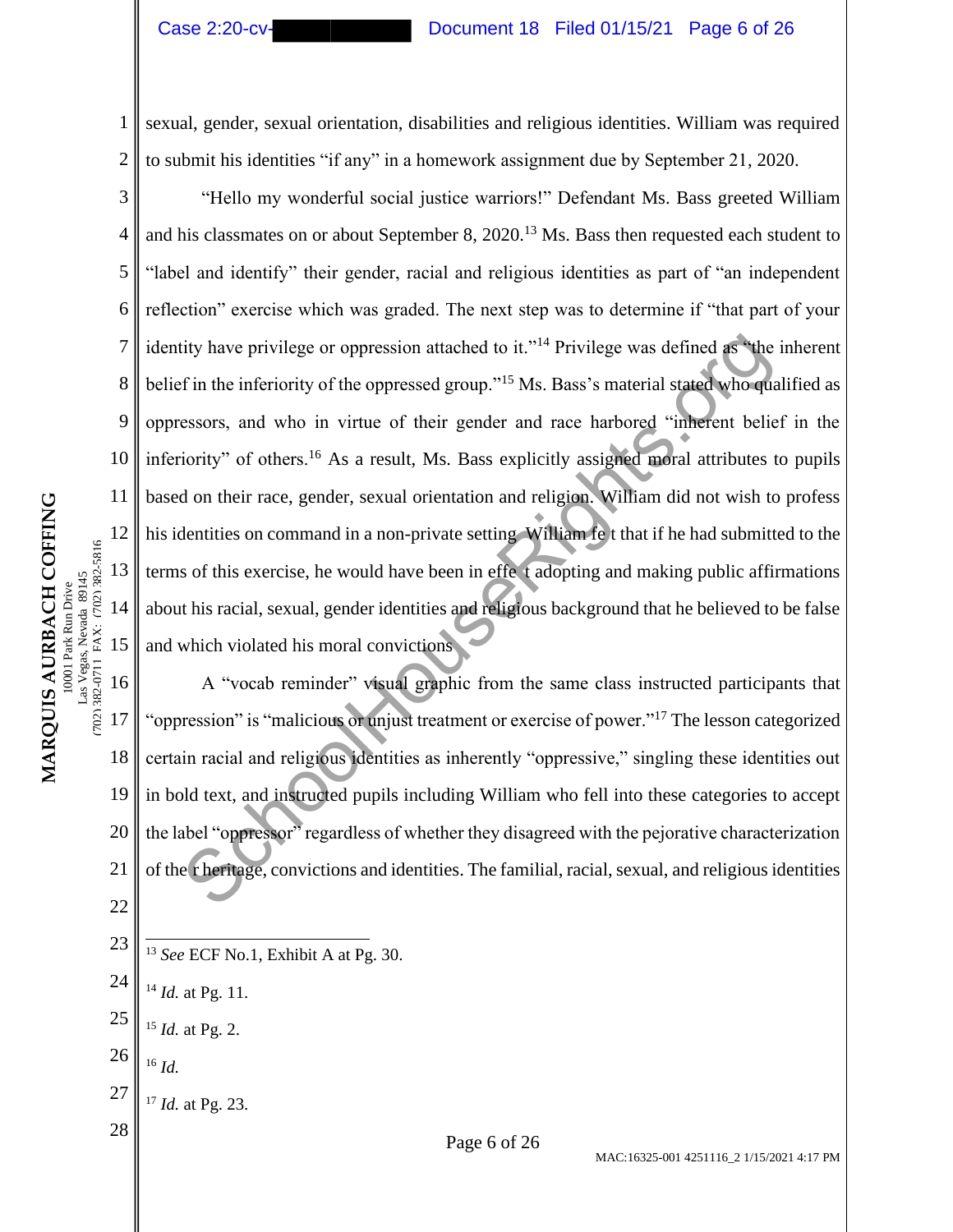1 2 3 4 5 that were officially singled out and characterized as "oppressive" were predetermined by Defendants' class material from the outset, highlighted as such in bold text, antecedent to any discussion between student and teacher. William could not bring himself to accept or affirm these labels, which he conscientiously believed were calumny against his self-identity and his family.

6 10 After Defendant Ms. Bass directed William and his peers to "label and identify" their various identities, and place them in the designated "oppressive" categories, the next step was to "breakout" into groups to discuss with other pupils, asking and answering accusatory personal questions, including "Were you surprised with the amount of privilege or oppression that you have attached to your identities" and "How did this activity make you feel."<sup>18</sup> Those students who did not "feel comfortable or safe enough to do so," were permitted to refrain from divulging the information to other students in their group. The pre-set structure of the class ensured that any pupil of a certain perceived race, gender or sex who declined to participate would highlight one's status as an "oppressor" who harbored inherent "privilege." Pupils remained visible to one another in the virtual classroom. Defendants' class presentation also stated that denial of these identity characterizations amounts to unjust privilege "expressed as denial."<sup>19</sup> ous identities, and place them in the designated "oppressive" categories, the next reakout" into groups to discuss with other pupils, asking and answering according "Were you surprised with the amount of privilege or op yo

18 19 20 21 22 23 24 The official, derogatory labeling included in the DPPS/DPAC curriculum programming was not only based upon invidious racial distinctions, but also upon religious, sexual, and gender discrimination. In addition to the "white" racial identity, Defendants singled and assigned inherent moral attributes to pupils who fell into male, heterosexual gender/sex identities and Christian religious categories. Calling such identities intrinsically oppressive, the materials defining "oppression" as "malicious or unjust" and "wrong."<sup>20</sup>.

- 25 <sup>18</sup> *Id.* at Pg. 22.
- 26 <sup>19</sup> *Id.* at Pg. 2.
- 27 <sup>20</sup> *Id.* at Pg. 11.
- 

7

8

9

11

12

13

14

15

(702) 382-0711 FAX: (702) 382-5816

16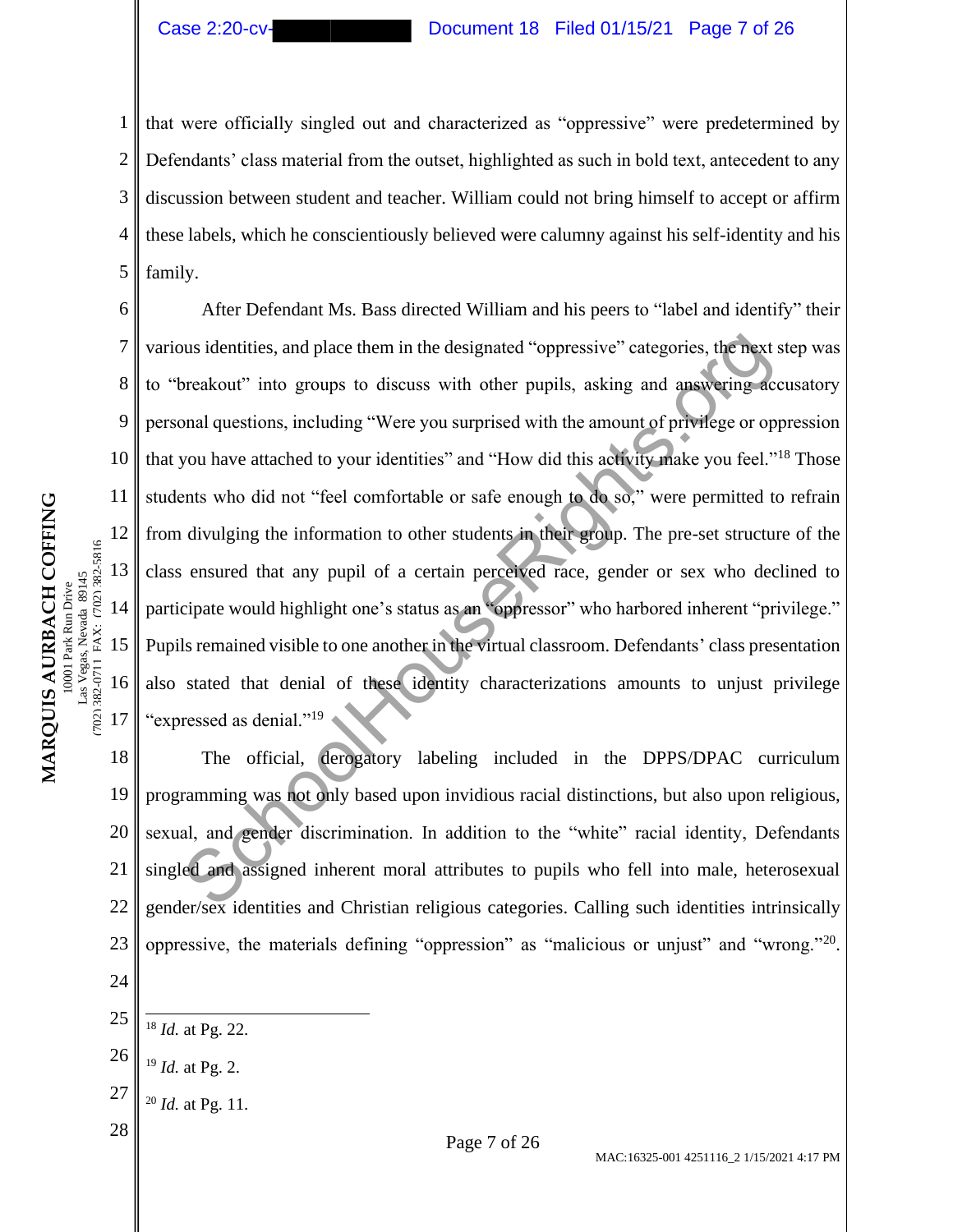2

3

4

5

7

8

9

10

**MARQUIS AURBACH COFFING** 10001 Park Run Drive Las Vegas, Nevada 89145 (702) 382-0711 FAX: (702) 382-5816

702) 382-0711 FAX: (702) 382-5816 as Vegas, Nevada 89145 0001 Park Run Drive

MARQUIS AURBACH COFFING

6 William was compelled to participate in public professions of his racial, religious, sexual, and gender identities, and would be labeled as an "oppressor" on these bases by Defendants. William was obliged to profess himself complicit in "internalized privilege [which] included acceptance of a belief in the inherent inferiority of the [corresponding] oppressed group" as well as supporting "the inherent superiority or normalcy of one's own privileged group." As a male, William's identities were "malicious and unjust" and "wrong" whether or not he was conscious of these alleged facts, and whether or not he was personally responsible for any acts or omissions<sup>21</sup>. William's female teacher instructed him that only members of the male sex were capable of committing "real life interpersonal oppression", because "interpersonal sexism is what men to do women"<sup>22</sup>.

11 12 13 14 15 16 17 18 19 William and his mixed-race family belong to many of the groups characterized as "oppressive" and "wrong" by Defendants. The assignment of these derogatory labels based upon racial, sexual, gender identities and religiou upbringing created a hostile environment for William, who for instance was raised according to Judeo-Christian precepts and traditions by his mother. Defendants' curriculum programming and Ms. Bass' actions labeled Christianity as an example of an oppressive ideology and institution against which students should "fight back" and "unlearn."<sup>23</sup>. The material makes explicit the "unlearning" is to take place in class, at the di ection of the teacher. In fact, one slide that William was exposed to states "We have a lot of unlearning to do."24. cious of these alleged facts, and whether or not he was personally responsible for<br>missions<sup>21</sup>. William's female teacher instructed him that only members of the r<br>capable of committing "real life interpersonal oppression

20 21 22 Professing one's racial, sexual and religious identities on command, and exposing those professions to the scrutiny of others, was a regular and official practice of the DPPS/DPAC "Sociology of Change" curriculum programming, which William was required

24

- <sup>21</sup> *Id.*
- 25 <sup>22</sup> *Id.* at Pg. 9.
- 26 <sup>23</sup> *Id.* at Pg. 33
- 27 <sup>24</sup> *Id.* at Pg. 35
-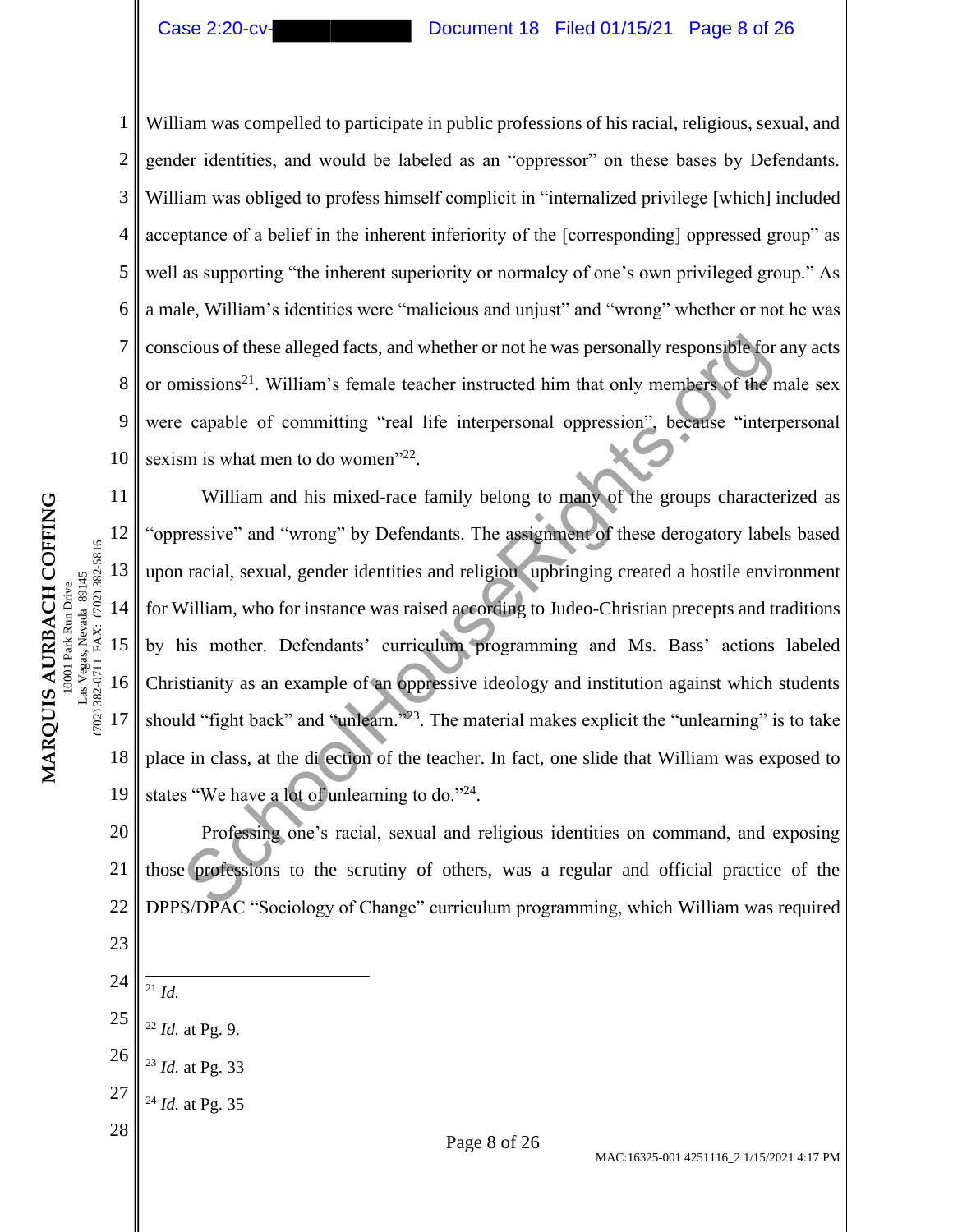| Case 2:20-c |  |
|-------------|--|
|             |  |

# Document  $18$  Filed 01/15/21 Page 9 of 26

1 2 3 4 5 to perform repeatedly, and not just in the beginning classes. The terms of this practice were authored by DPPS, as DPAC and DPPS "On the Google Doc write down your individual identity," Defendant Ms. Bass directed William and his classmates in one virtual online session.<sup>25</sup> "Fill out your identities again," she reiterated. Individual identities to be written down and submitted for grading included:

MARQUIS AURBACH COFFING **MARQUIS AURBACH COFFING** 702) 382-0711 FAX: (702) 382-5816 as Vegas, Nevada 89145 Las Vegas, Nevada 89145 0001 Park Run Drive 10001 Park Run Drive

(702) 382-0711 FAX: (702) 382-5816

6 7 8 9 10 11 12 13 14 15 16 17 18 19 20 21 22 23 24 25 26 Race/Ethnicity/Nationality: Gender: Socioeconomic Status: Disabilities: Religion: Age: Language: **[Id.**] [Clark Complaint **[** 35] The above assignment was graded and the assignment sheet included an asterisked caveat at the end: "This list is private! No one else will see it." The assurance proved to be false, however, because the entry of identities was required to be submitted to the teacher, which she could see and muse over; and although students like William were not informed of the fact, by entering their intimate personal information onto the student assignment Google Doc database, it immediately b came visible to all DPAC teachers and administrators and remains so to this day, in contravention of the written privacy assurance Defendants gave to William and his fellow students, as Plaintiffs and counsel were later informed by Defendants. Defendants conceded in meetings with Plaintiffs in mid-November and again in early December with counsel that required exercises and graded homework assignments involving identity confessions as described above occurred and was encouraged. Defendants refused to assure Plaintiffs that graded identity confession assignments or in class exercises would not occur again in future "Sociology of Change" and "Change the World" classes that William is required to attend for graduation. Defendants' current position is that they will not expunge SchoolHouseRights.org

<sup>25</sup> *Id.* at Pg. 34.

<sup>27</sup>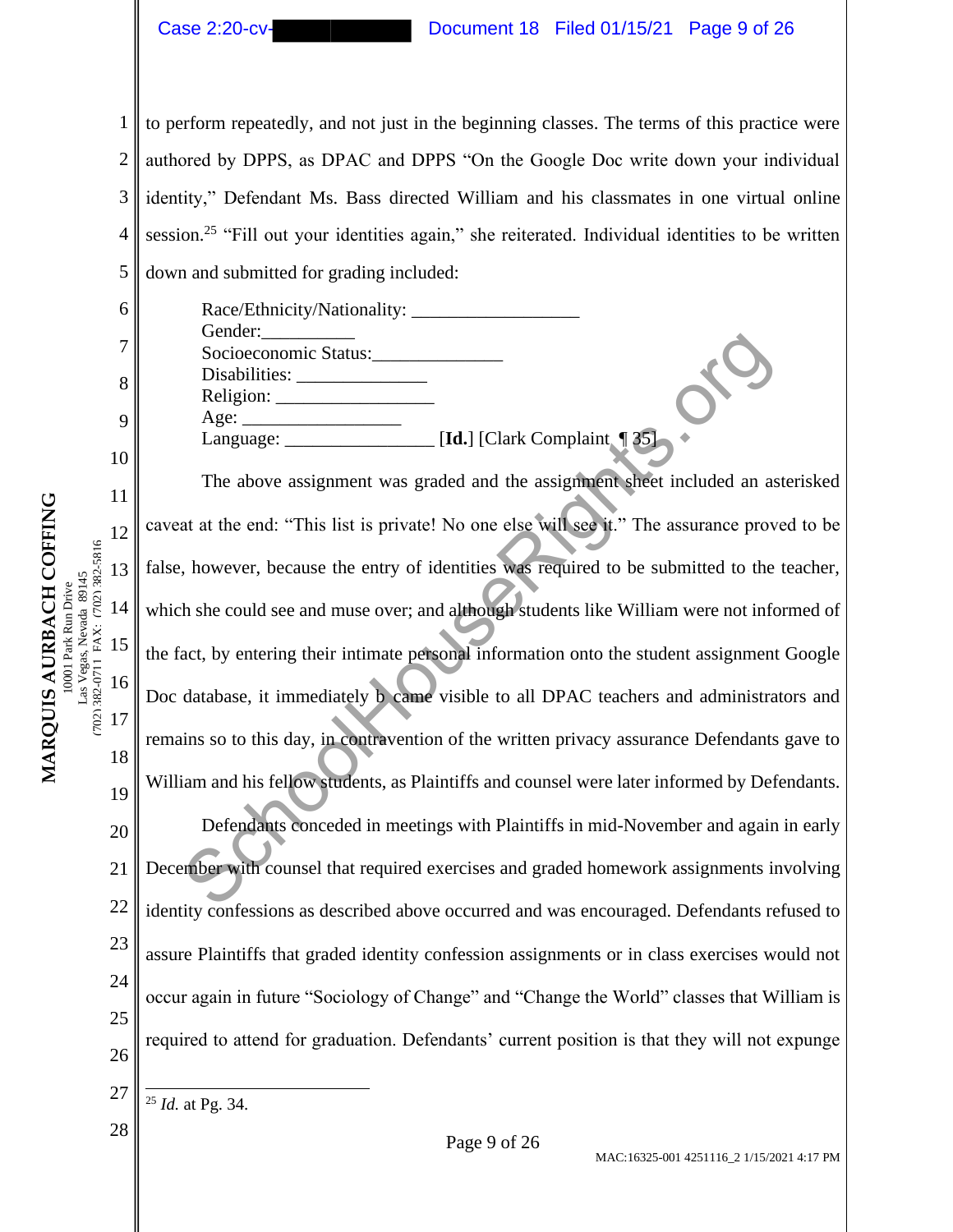2

3

4

5

6

7

8

9

10

11

12

13

14

15

Las Vegas, Nevada 89145<br>7021 382-0711 FAX:  $(702)$  382-5816 0001 Park Run Drive

**MARQUIS AURBACH COFFING** 10001 Park Run Drive Las Vegas, Nevada 89145 (702) 382-0711 FAX: (702) 382-5816

MARQUIS AURBACH COFFING

16

17

18

19

20

21

22

23

#### Case 2:20-cv- Document 18 Filed 01/15/21 Page 10 of 26

the failing grade they gave William or allow him to take an alternative class but that he may partially repair his grade for last trimester's "Sociology of Change" class if he completes all the assignments, which would still not be full credit. [Clark Complaint. ¶ 37]

Defendants' curriculum made attacks against the integrity of William and his mother's family relationships. Families "reinforce racist / homophobic prejudices,"<sup>26</sup>. William's deceased father was white, and he died when William was too young to know him. The DPPS/DPAC teacher presentation material purports to supply substantial information as to what sort of man he was, however, and what sort of relationship he had with William's black mother. "Interpersonal racism is what white people do to people of color close up," one "Sociology of Change" curriculum slide declares, with examples including "beatings and harrasments."<sup>27</sup> Defendants do admit that not all white people may be guilty of individually performing such acts, but because white people belong to a "dominant group," invidious distinctions are justified: "*Some* people in the dominant group are not consciously oppressive...Does this make it OK? No!"28. ased father was white, and he died when William was too young to know h<br>S/DPAC teacher presentation material purports to supply substantial information<br>for the manner and what sort of relationship he had with William<br>ter.

With green eyes and blondish hair, William is generally regarded as white by his peers, and despite having a black mother, is so light skinned that he is usually presumed "white" by all others. He is the only apparent white boy in his class, in fact, and is regularly reminded of it. Still, the DPPS/DPAC "Sociology of Change" curriculum programming which William had to submit to says not to worry.<sup>29</sup>

- 24 <sup>26</sup> *Id.* at Pg. 36.
- 25 <sup>27</sup> *Id.* at Pg. 9.
- 26 <sup>28</sup> *Id.* at Pg. 10.
- 27 <sup>29</sup> *Id.* at Pgs. 8, 24.
-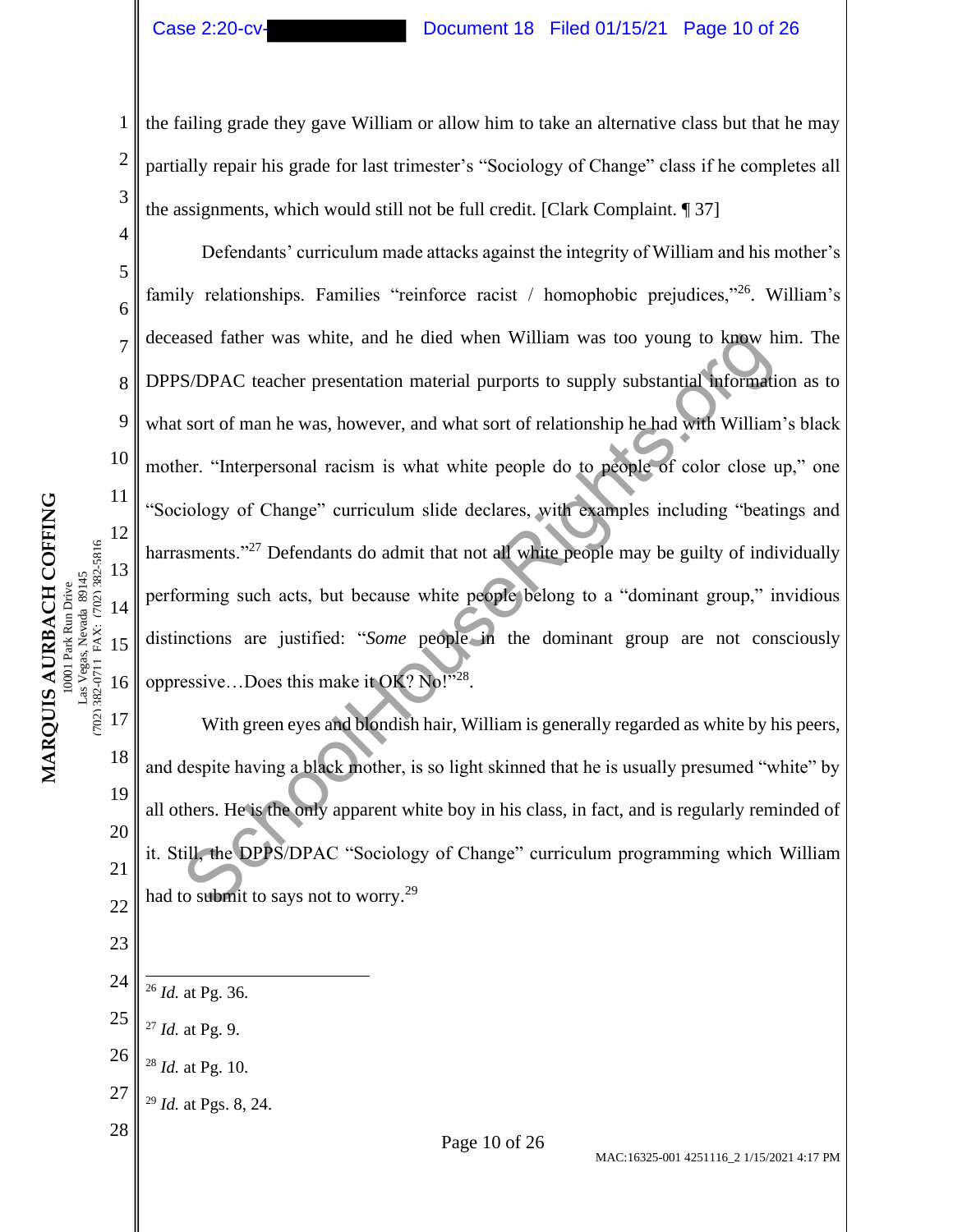2

3

4

5

6

7

8

9

10

11

12

13

14

15

(702) 382-0711 FAX: (702) 382-5816

702) 382-0711 FAX: (702) 382-5816

16

17

18

19

20

21

22

23

# Case 2:20-cv- Document 18 Filed 01/15/21 Page 11 of 26

One of William's first "Sociology of Change" sessions at DPAC on or about September 10, 2020 erupted into racially charged tumult, and Ms. Bass terminated discussion when students, including William, objected to her derogatory, race-based labeling. Her actions both intimidated him from speaking out in class further and was an official endorsement of an ideology regarding intimate personal matters that he could not in conscience affirm. Gabrielle immediately complained abouts its disorder and intimidation to Principal Johnson. In a meeting with Plaintiffs Defendants would neither confirm nor deny whether they generated a report regarding the incident. This initial online incident and sitting through classes described above traumatized William, discouraged and chilled his speech. His mother also did not want him to participate further, and appealed to Defendants repeatedly, complaining specifically of the coercive identity revelations and the subsequent hostile environment Defendants were fostering. [Cla k Complaint. ¶ 41] cience affirm. Gabrielle immediately complained abouts its disorder and intimicipal Johnson. In a meeting with Plaintiffs Defendants would neither confirent ther they generated a report regarding the incident. This initial

# **D. ACCOMMODATION SOUGHT; RETALIATION GIVEN**

Defendants informed William that he must return to and complete the "Sociology of Change" class, or he would not be permitted to graduate from high school. Plaintiffs spoke with school officials on multiple occasions from September 2020 to the present to express their conscientious objection class' required identity exercises and assert their rights to abstain from participating in class sessions and assignments that were coercive, invasive and discriminatory. But the response from increasingly higher levels DPAC and DPPS officials was the same: if you don't participate in the class' sessions, you don't graduate. [Clark Complaint. ¶ 42]

24 25 26 27 In a signed letter dated September 17, 2020, Principal Johnson wrote to Gabrielle that "[a]fter reviewing the documents from Ms. Bass, the course syllabus, and hearing your concerns, I have determined that the Sociology of Change course is still a valuable learning experience for William (and his classmates) and will continue to be a required course for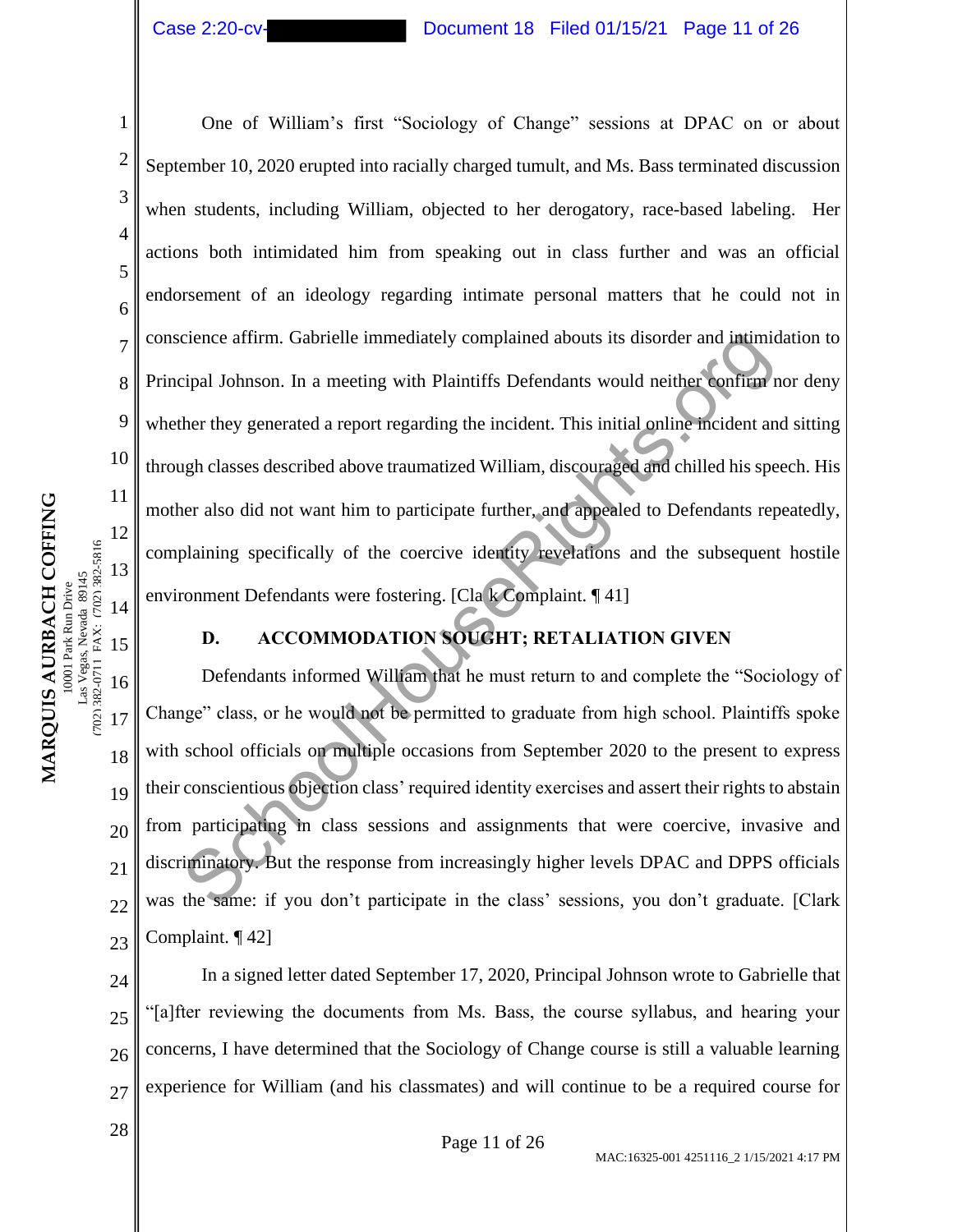1 2 3 4 5 6 7 8 graduation."30. [Clark Complaint. ¶ 46] Again, on October 12, 2020, Principal Johnson sent an email to Gabrielle in response to her and William's complaints about the discriminatory identity labeling, stating "I know you have disagreements with some of the information shared in the Sociology of Change course, however, as I mentioned the course is required for graduation." On the same day Gabrielle responded "William will not be attending Sociology of Change. The class violates his civil rights. Retaliation with threats to his graduating is also a violation of his civil rights. If you'd like to discuss an alternative to this class I am available anytime." [Clark Complaint. ¶ 47]

On October 19, 2020, Principal Johnson moderated his position. He wrote that William could not go and not do the assigned work if he chooses, and fail and be ineligible for graduation. Or he could complete a "minimum" of the exercises and assignments, and then receive a grade of a C minus, the school's lowest passing grade, which might disqualify him from being considered for admission to his prefer ed colleges of NYU and Berkeley School of Music, but at least it would not technically count as a failing grade. Or William could participate fully in the "Sociology of Change" class, pass with flying colors and face no grade penalization. These offers forced Plaintiffs to choose between fidelity to conscience and their right to a public education [Clark Complaint. ¶ 49] lation of his civil rights. If you'd like to discuss an alternative to this class **Tam**<br>
ime." [Clark Complaint. 147]<br>
On October 19, 2020, Principal Johnson moderated his position. He wrote that<br>
1 not go and not do the a

18 19 20 21 22 23 24 25 The refusal of any reasonable accommodation to William's conscientious objection contradicts explicit public statements by DPPS and Superintendent Trivers, who both have encouraged students "to use their voice to stand up for what is right, even if that means pushing back against a school policy, occupying a cafeteria, or staging a walkout" in online posts on March 30, 2020 from the school's corporate and Superintendent Triver's personal Twitter.com social media accounts, and in staff training materials annexed to this motion.<sup>31</sup> [Clark Complaint. ¶ 52] Offering no reasonable accommodation, Defendants followed

26 <sup>30</sup> *See* ECF No. 1, Exhibit E.

Declaration, 18

9

10

11

12

13

14

15

16

17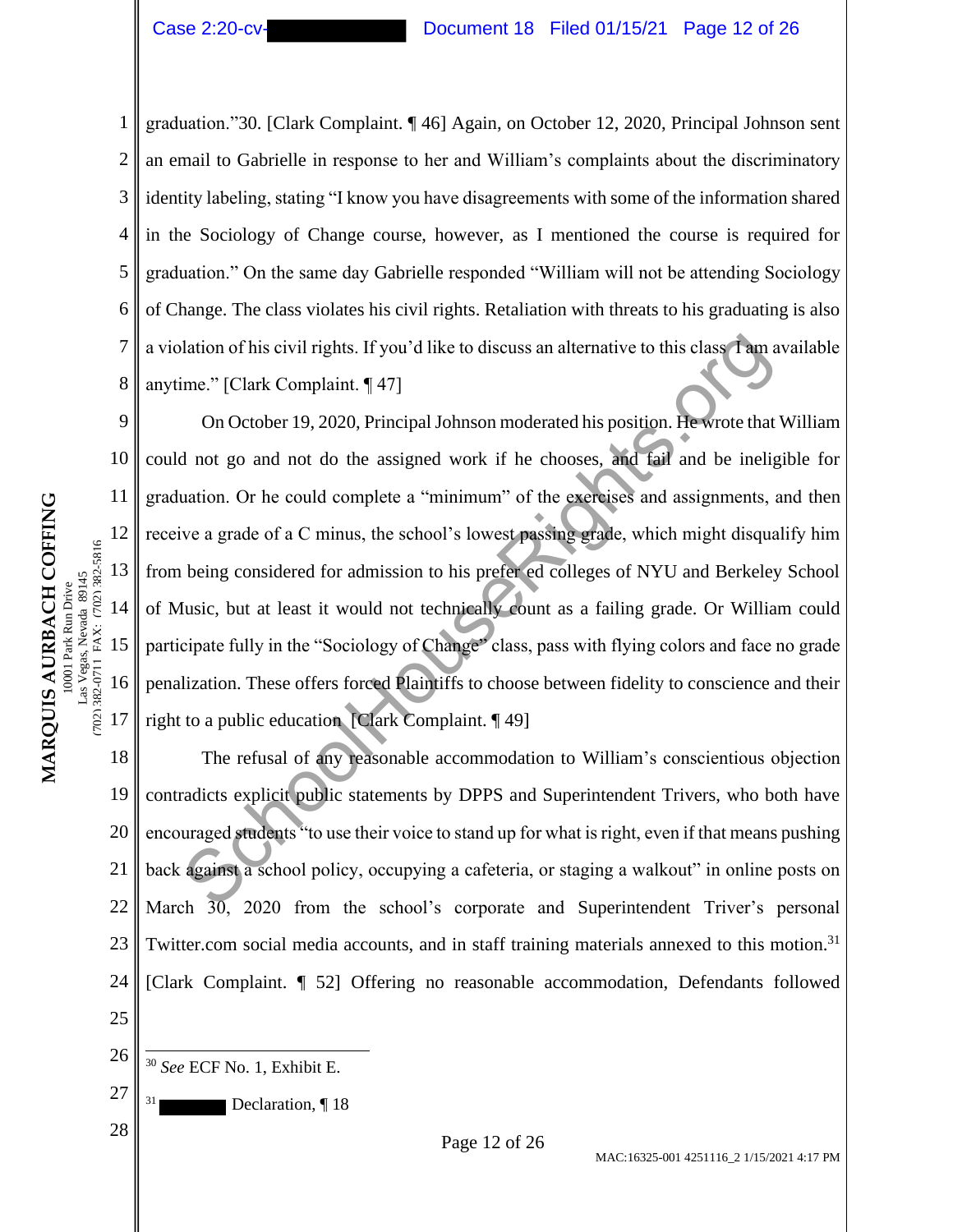2

3

4

5

6

7

8

# Case 2:20-cv- Document 18 Filed 01/15/21 Page 13 of 26

through on their threats of retaliation and gave William a D minus for the "Sociology of Change" class, which according to DPPS official policy is a failing grade. The assignment of a D- grade for the "Sociology of Change" class taught and graded by Ms. Bass is a contravention of DPAC's official school handbook. According to the DPAC handbook, "Democracy Prep does not give Ds. We are aware that the lowest grade most colleges and universities will accept for entry is a C-. Because our mission is to send every DPPS scholar to the best colleges and universities, we align our grading practices with these standards." $32$ [Clark Complaint. ¶ 53]

9 10 11 12 13 14 15 16 17 18 19 20 21 As a high school senior, William is now at work on his applications for colleges. He has to submit his grades as part of this process. He also is plying away at his other DPAC classes, despite the fear and loss of trust of in school officials resulting from this ordeal. William has suffered severe mental and emotional distress as a result of Defendants' actions and the hostile environment created by their official actions, all of which has negatively impacted his academic performance, personal relationships and future professional and academic prospects. He is currently receiving psychiatric therapy addressing these harms as well as the ongoing harassmen and discrimination that is being inflicted on him by Defendants under the guise of "civics." William is at present living in fear of Defendants and reasonably anticipates further retaliation. His fears have been confirmed. Upon information and belief Defendants again blatantly retaliated against Plaintiffs and suspended William on December 16, 2020, falsely accusing him of "racism" to preempt any further self-assertion from Plaintiffs. [Clark Complaint. ¶ 54] be best colleges and universities, we align our grading practices with these stance with these stance with same in the stance of collections and a stance of collections in this grades as part of this process. He also is pl

22 23 24 25 26 Gabrielle is also personally suffering from the shock, anxiety, and guilt associated with having entrusted her son to adult custodians who have set upon "unlearning" the Judeo-Christian values she imparted to her son, and from exposing him to derogatory labeling and discrimination and retaliation on the basis of his perceived race, sexuality and gender. She has

- 27 <sup>32</sup> *See* ECF No. 1, Exhibit C.
- 28 **Page 13 of 26**

(702) 382-0711 FAX: (702) 382-5816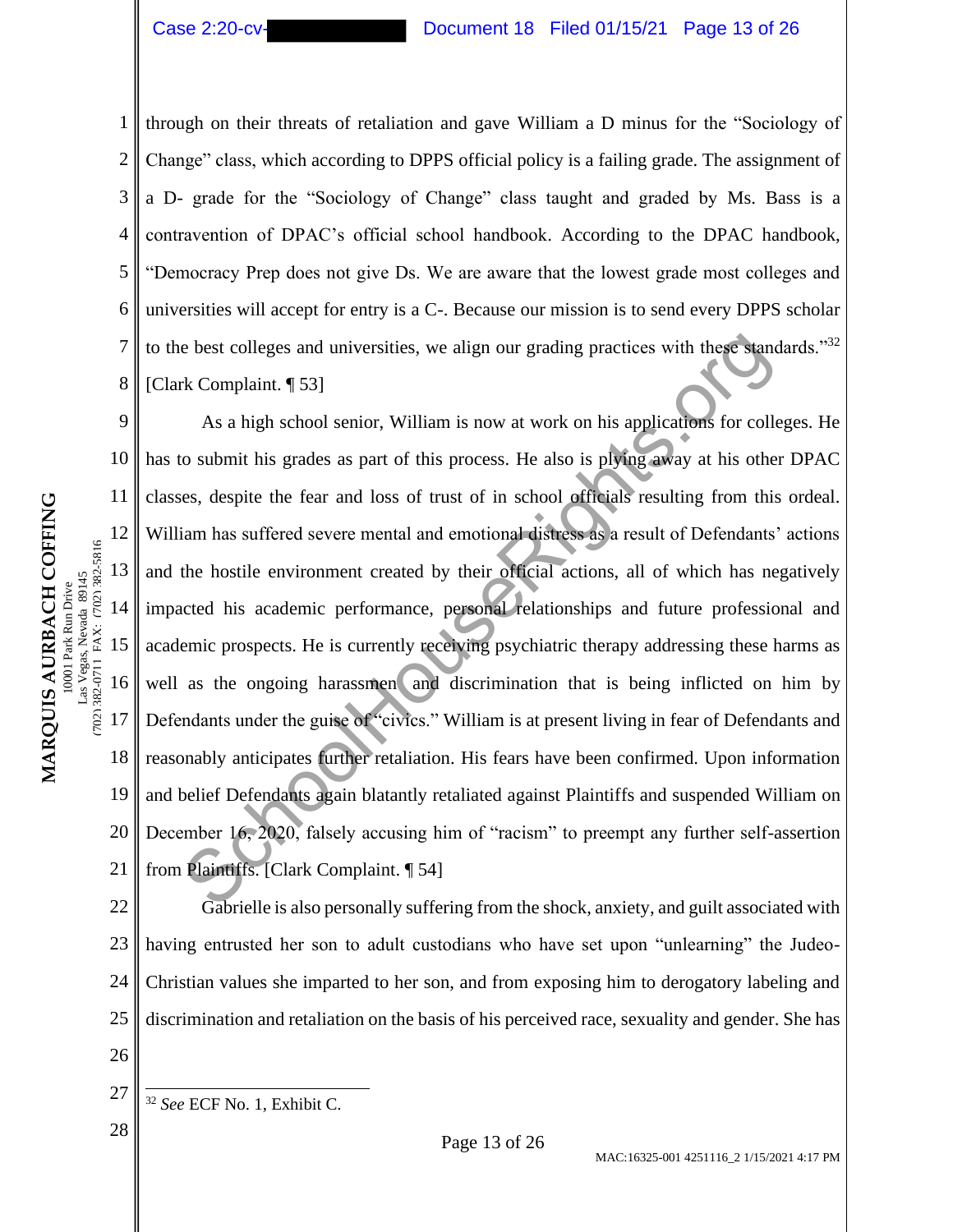1 2 3 4 suffered severe emotional distress as a result and is now suffering regular heart palpitations, weight gain and insomnia. She has watched helplessly as Defendants doubled down again and again on their coercive and inconsistent policy towards her son, threatening his graduation and academic and professional future. [Clark Complaint. ¶ 55]

5

7

8

9

10

11

12

13

14

(702) 382-0711 FAX: (702) 382-5816

702) 382-0711 FAX: (702) 382-5816

25

26

27

# **E. RACISM AS BUSINESS MODEL**

6 Defendant DPAC is in a precarious financial situation that is aggravated by its charter management organization, DPPS. DPPS appears to be drawing public funds allocated by the State of Nevada to DPAC and removing those funds to the New York City based management organization.<sup>33</sup> The only recent year when DPAC and DPPS were not running a deficit appears to have been 2020 because of the millions of dollars in forgivable small business loans DPAP/DPAC applied for under the federal Payroll Protection Program of the CARES Act and received, exploiting a loophole in COVID-19 relief measures. DPAC/DPPS appear to contradict their public claims to be entirely funded by public charter school tuition funds.<sup>34</sup> agement organization, DPPS. DPPS appears to be drawing public funds affocate<br>of Nevada to DPAC and removing those funds to the New York City based man-<br>mization.<sup>33</sup> The only recent year when DPAC and DPPS were not running

# **IV. LEGAL STANDARD**

15 16 17 18 19 20 A plaintiff may seek injunctive relief against unconstitutional conduct and policy. Concerning unconstitutional conduct hat violates speech, the Ninth Circuit put the four-part test this way: (1) the plaintiff is likely to succeed on the merits; (2) he is likely to suffer irreparable harm in the absence of preliminary relief; (3) the balance of equities tips in his favor; and (4) an injunc ion is in the public interest. *Associated Press v. Otter*, 682 F.3d 821, 823-24 (9th Cir. 2012).

21 22 23 24 Temporary restraining orders may be granted, pursuant to Rule 65(b) of the Federal Rules of Civil Procedure. The remedy is available under such conditions only if immediate and irreparable injury would result if a hearing were to be held and if the applicant certifies to the court the efforts made to give notice to the other party.

Declaration, ¶ 7-9 <sup>34</sup> *See* ECF No. 1 at ¶ 23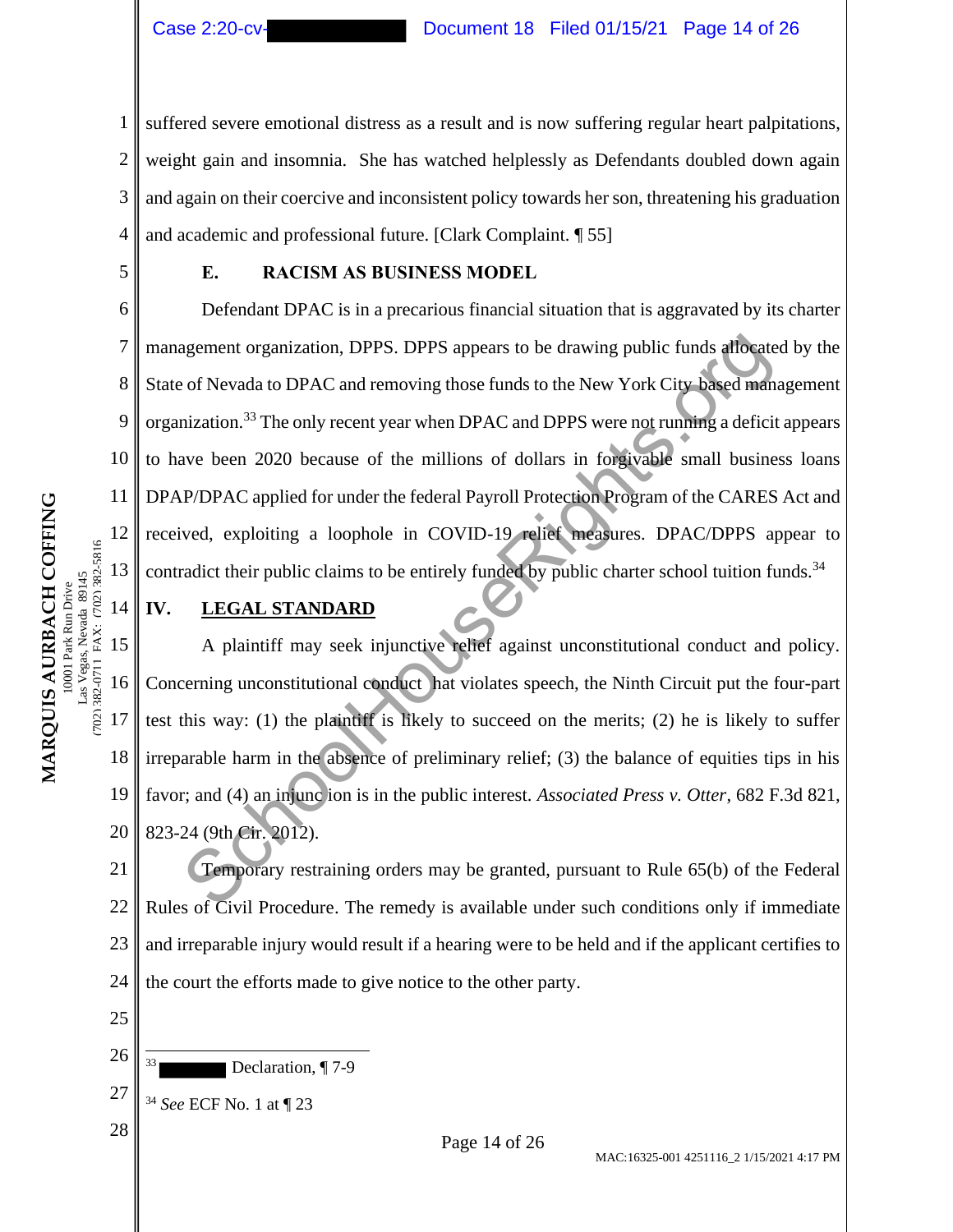**V. ARGUMENT**

2

7

8

9

10

11

12

13

702) 382-0711 FAX: (702) 382-5816 as Vegas, Nevada 89145 0001 Park Run Drive

**MARQUIS AURBACH COFFING** 10001 Park Run Drive Las Vegas, Nevada 89145 (702) 382-0711 FAX: (702) 382-5816

MARQUIS AURBACH COFFING

1

#### **A. FREE SPEECH & REMEDYING RETALIATION**

3 4 5 William requests injunctive relief ordering Defendants to expunge the grade they conferred upon him in retaliation for his protected behavior for resisting their coercive, invasive and discriminatory curricular assignments and classroom sessions.

6 William will succeed on the merits of his First Amendment challenge. That Defendants repeatedly compelled his protected speech is minutely documented in the Complaint which is verified and affirmed in the declaration William <sup>35</sup> That Defendant's identity confession and labeling exercises are ongoing has been conceded by Defendants themselves, and documented as a policy set in motion at the administrative level. That said, a petitioner in a First Amendment case must make a showing as to all four factors and the test does not simply "collapse into the merits" in First Amendment cases. *Thalheimer v. City of San Diego,* 645 F.3d 1109, 1128 (9th Cir.2011). mdants repeatedly compelled his protected speech is minutely documented<br>plaint which is verified and affirmed in the declaration William<sup>35</sup> That Def<br>ity confession and labeling exercises are ongoing has been conceded by

14 15 16 17 18 19 "The loss of First Amendment freedoms, for even minimal periods of time, unquestionably constitutes irreparable injury." *Elrod v. Burns*, 427 U.S. 347, 373 (1976). William will continue to suffer irreparable harm absent an injunction ordering Defendants to remove the failing grade they conferred on him. The failing grade contravened Defendants' own official grading policy and was racially motivated retaliation for protected behavior and stands out on his report card as a stigma as he applies to colleges.<sup>36</sup>

20 21 22 23 The balance of hardships weighs in Plaintiffs' favor. Defendants alter grades and coursework requirements routinely and as it suits them<sup>37</sup> and so they should do so now to remedy a constitutional injustice. The injunction sought by complainant is narrow: William asks that a single grade be expunged, without any further delay.

- 24
- 25 <sup>35</sup> *See* ECF No. 1; William Clark Declaration
- 26 <sup>36</sup> *See* ECF No. 1 at ¶ 17
- 27 **Dec, ¶ 9; Dec ¶ 20-22**

 $\begin{array}{c|c}\n 28 & \text{Page 15 of 26}\n \end{array}$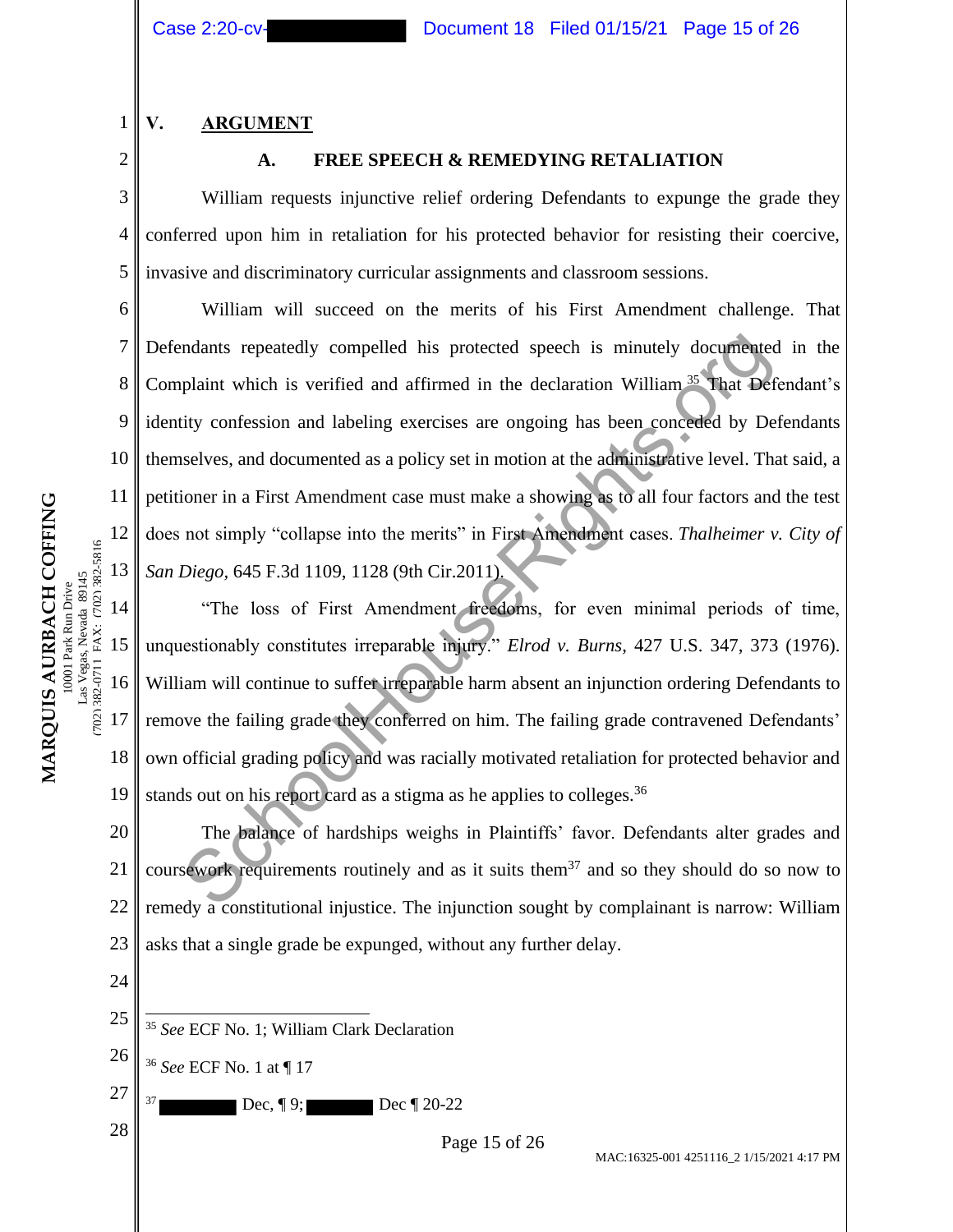#### Case 2:20-cv- Document 18 Filed 01/15/21 Page 16 of 26

10

11

12

13

14

(702) 382-0711 FAX: (702) 382-5816

702) 382-0711 FAX: (702) 382-5816

1 2 3 4 5 6 7 8 9 Lastly, public interest is served by upholding William's First Amendment rights. The inquiry into the public interest factor is largely "subsumed within [the] analysis of likelihood of success on the merits, irreparable injury, and balance of hardships." *Sanders County,* 698 F.3d at 749. "Courts considering requests for preliminary injunctions have consistently recognized the significant public interest in upholding First Amendment principles." *Thalheimer,* 645 F.3d at 1129 (quoting *Sammartano v. First Judicial Dist. Court,* 303 F.3d 959, 974 (9th Cir.2002)). Public interest favors preliminary injunction enjoining the state from punishing school age students for resisting class programming that compels speech and violates conscience.

Plaintiff carrying the punishment of a failing civics grade in his senior year chills speech and preserves a fear based, hostile environment which is not the status quo that the court should preserve pending trial. Neither is Defendants' current remedial offer that he go back and submit to their unlawful coursework, and be subjected to their racist PowerPoint slides again, and still be penalized for loss of credit for class participation and attendance.<sup>38</sup> 7, 303 F.3d 959, 974 (9th Cir.2002)). Public interest favors preliminary in<br>thing the state from punishing school age students for resisting class programm<br>pels speech and violates conscience.<br>Plaintiff carrying the punis

15 16 17 18 19 School students "do not shed their constitutional rights to freedom of speech or expression at the schoolhouse gate." *Tinker v. DesMoines* (1968). A preliminary injunction preserves that First Amendment right, and also serves the public interest. *See Cox v. McLean*, 49 F. Supp. 3d 765, 773 (D. Mont. 2014). The public interest is in preserving First Amendment freedoms. The public interest favors William.

20 21 22 23 24 25 26 Courts have previously intervened in the face of such blatant, selective policy exclusions. In *Carey v. Brown,* 447 U.S. 455, 100 S.Ct. 2286, 65 L.Ed.2d 263 (1980), the Supreme Court struck down a statute that generally prohibited picketing of residences and dwellings, but exempted "the peaceful picketing of a place of employment involved in a labor dispute." *Id.* at 457, 100 S.Ct. 2286. The statute plainly "accorded preferential treatment to the expression of views on one particular subject; information about labor disputes may be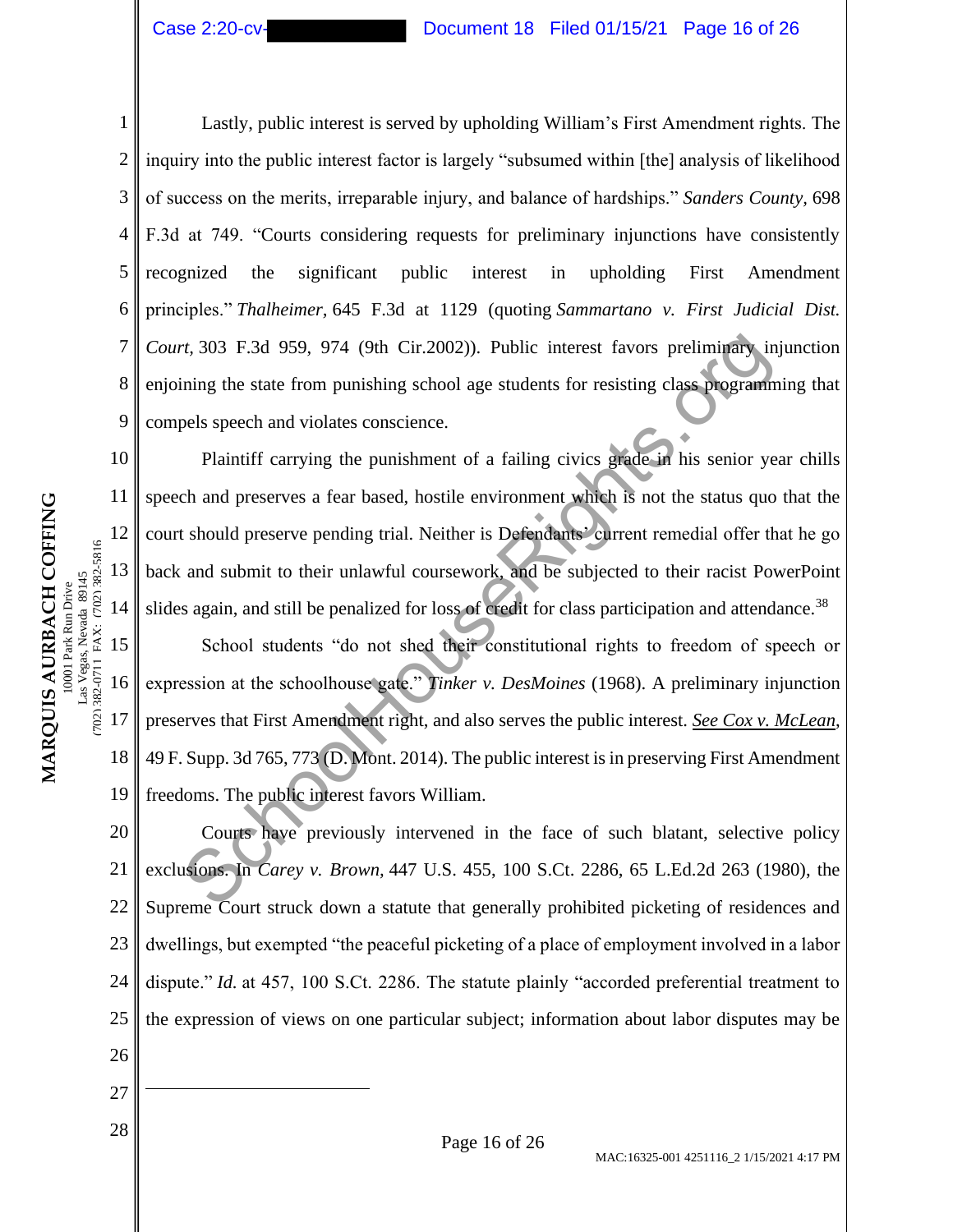2

3

4

5

6

7

8

9

10

11

12

13

14

15

702) 382-0711 FAX: (702) 382-5816 Vegas, Nevada 89145 0001 Park Run Drive

as

**MARQUIS AURBACH COFFING** 10001 Park Run Drive Las Vegas, Nevada 89145 (702) 382-0711 FAX: (702) 382-5816

MARQUIS AURBACH COFFING

16

17

18

19

20

21

22

23

24

25

26

freely disseminated, but discussion of all other issues is restricted." *Id.* at 461, 100 S.Ct. 2286; *Police Dep't of Chi. v. Mosley,* 408 U.S. 92, 98–99, 92 S.Ct. 2286, 33 L.Ed.2d 212 (1972)

> **B. COMPELLED SPEECH AS INVASION OF THE INTELLECT AND SPIRIT**

"An allegation of future injury may suffice if the threatened injury is 'certainly impending,' or there is a 'substantial risk that the harm will occur.'" *Clapper v. Amnesty Intern. USA*, 568 U.S. 398, 437 (2014). Plaintiffs respectfully request that Defendants be enjoined from conducting identity confession and labeling exercises, whether William is required to actively participate in them or not. Ms. Wall told plaintiff's counsel that Defendants would not foreswear the practice going forward, nor assure that William would not be subjected to the practice in his "Change the World" workshop class or elsewhere, and a week later Defendants counsel in writing stated William would not be required to actively participate in professing and labeling his identities i they were to happen in his "Change the World" class, or in another class.<sup>39</sup>

The above "concessions" are obtuse and illusory, as they still expose Plaintiff to a racially hostile environment, and is anyway temporary litigation posture meant to revert to prior policy. Plaintiffs thus request declaratory relief in the form of an order stating that it is unconstitutional compelled speech for Defendants to direct school age students to divulge sexual, gender, racial and religious identities and disabilities "if any" in a classroom only to have those identities normatively and pejoratively labeled. A public school's discretion to select its curriculum is not unfettered and "is circumscribed by the proscriptions of the First Amendment." *See Lee v. Weisman*, 505 U.S. 577, 587 (1992); *see also C.f. Santa Fe Indep. Sch. Dist. v. Doe*, 530 U.S. 290, 301 (2000) (holding that school policy of permitting studentled, student-initiated prayer at football games served no legitimate state interest violated the First Amendment). In *Weissman*, a public-school student and her father brought suit seeking permanent injunction to prevent inclusion of invocations and benedictions in graduation The bott, 300 CE 200, 197 (2011). Tainting respectively request that colories<br>in the control of the presence of the presence of the presence of the presence of the presence of the presence of the presence of the presence

<sup>39</sup> *See* ECF No. 1 at ¶ 51

<sup>27</sup>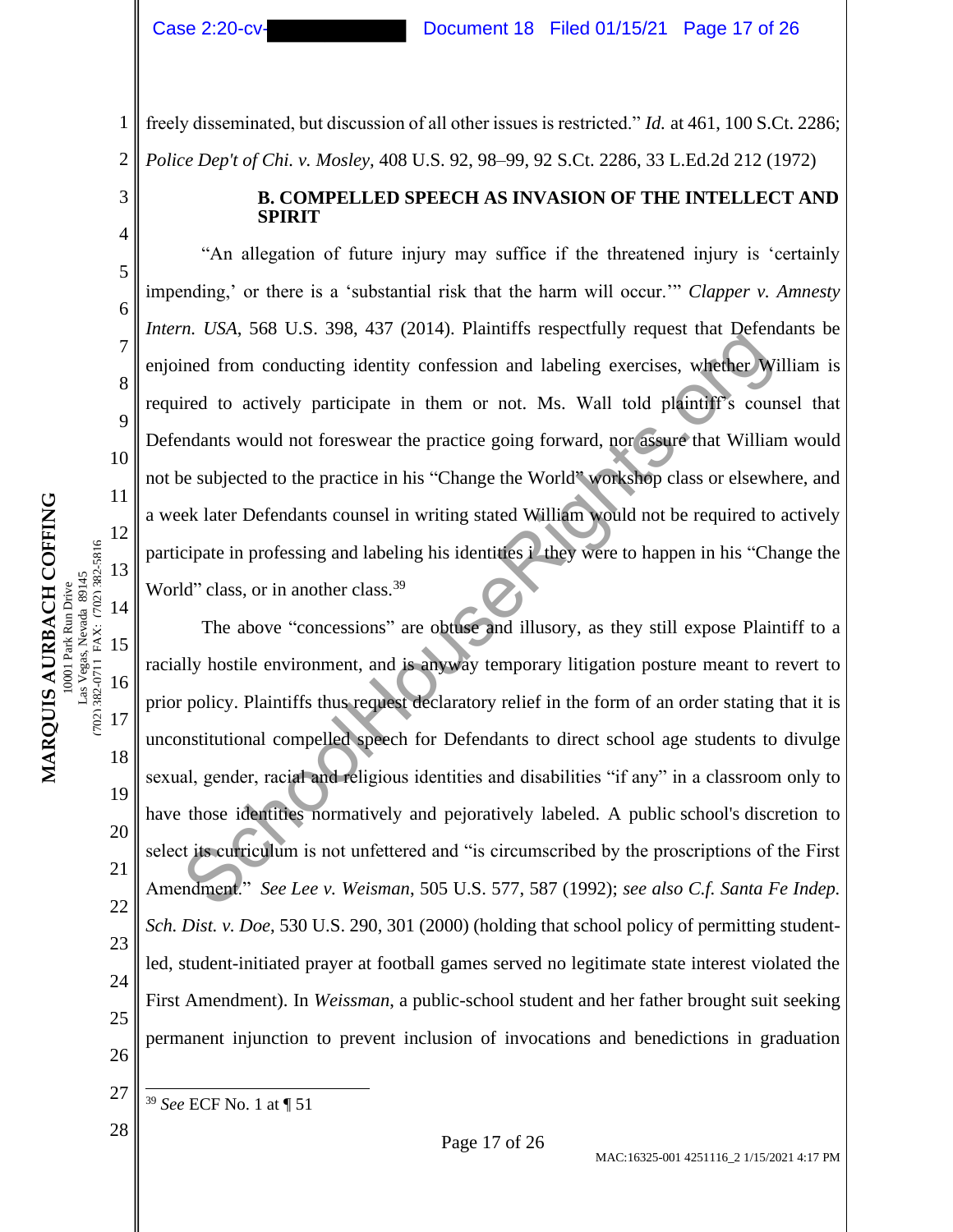# Case 2:20-cv- Document 18 Filed 01/15/21 Page 18 of 26

1 2 3 4 5 6 ceremonies of city public schools. The United States District Court for the District of Rhode Island granted relief, which the Supreme Court ultimately affirmed. *Id.* Additionally, courts have found that prayer rituals in elementary and secondary schools, which resemble Defendants serial identity confession exercises, carry a particular risk of indirect coercion. *Engel v. Vitale*, 370 U.S. 421, 82 S.Ct. 1261, 8 L.Ed.2d 601; *School Dist. Abington v. Schempp*, 374 U.S. 203, 83 S.Ct. 1560, 10 L.Ed.2d 844.

With regard to required civic pledges in elementary schools, there of course is the *Barnette* decision where the Supreme Court struck down a school regulation that mandated students salute the flag and recite the Pledge of Allegiance on threat of suspension. *West Virginia State Board of Education v. Barnette*, 319 U.S. 624. As in *Barnette*, Defendants endeavor to place intimate, personal matters "within the vicissitudes of political controversy," albeit in a more extreme and divisive fashion, applying discriminatory stereotyped labels to the identities professed on command by individual school age pupils. Defendants' current position, that William simply stands by while others oblige the teachers' demands to recite their identities for labeling is unavailing In *Weissman*, the Court found that by coercing student to stand and remain silent during giving of prayer, even though student was not required to join in message could meditate on own religion or let mind wander. *Id.* With regard to required civic pledges in elementary schools, there of cours<br> *ette* decision where the Supreme Court struck down a school regulation that ments salute the flag and recite the Pledge of Allegiance on threat

18 19 20 21 22 23 24 Also in *Weissman*, the Court held that the State may not place the student dissenter in the dilemma of participating or protesting. The Court held that since adolescents are often susceptible to peer pressure, especially in matters of social convention, the State may no more use social pressure to enforce orthodoxy than it may use direct means. "The embarrassment and intrusion of the religious exercise cannot be refuted by arguing that the prayers are of a de minimis character, since that is an affront to the rabbi and those for whom the prayers have meaning, and since any intrusion was both real and a violation of the objectors' rights." *Id.*

25 26 27 There are heightened concerns with protecting freedom of conscience from coercive pressure in the elementary and secondary public schools. In *Edwards v. Aguillard,* 482 U.S. 578, 584, 107 S.Ct. 2573, 96 L.Ed.2d 510 (1987) the Court held that sources of this coercive

7

8

9

10

11

12

13

14

15

16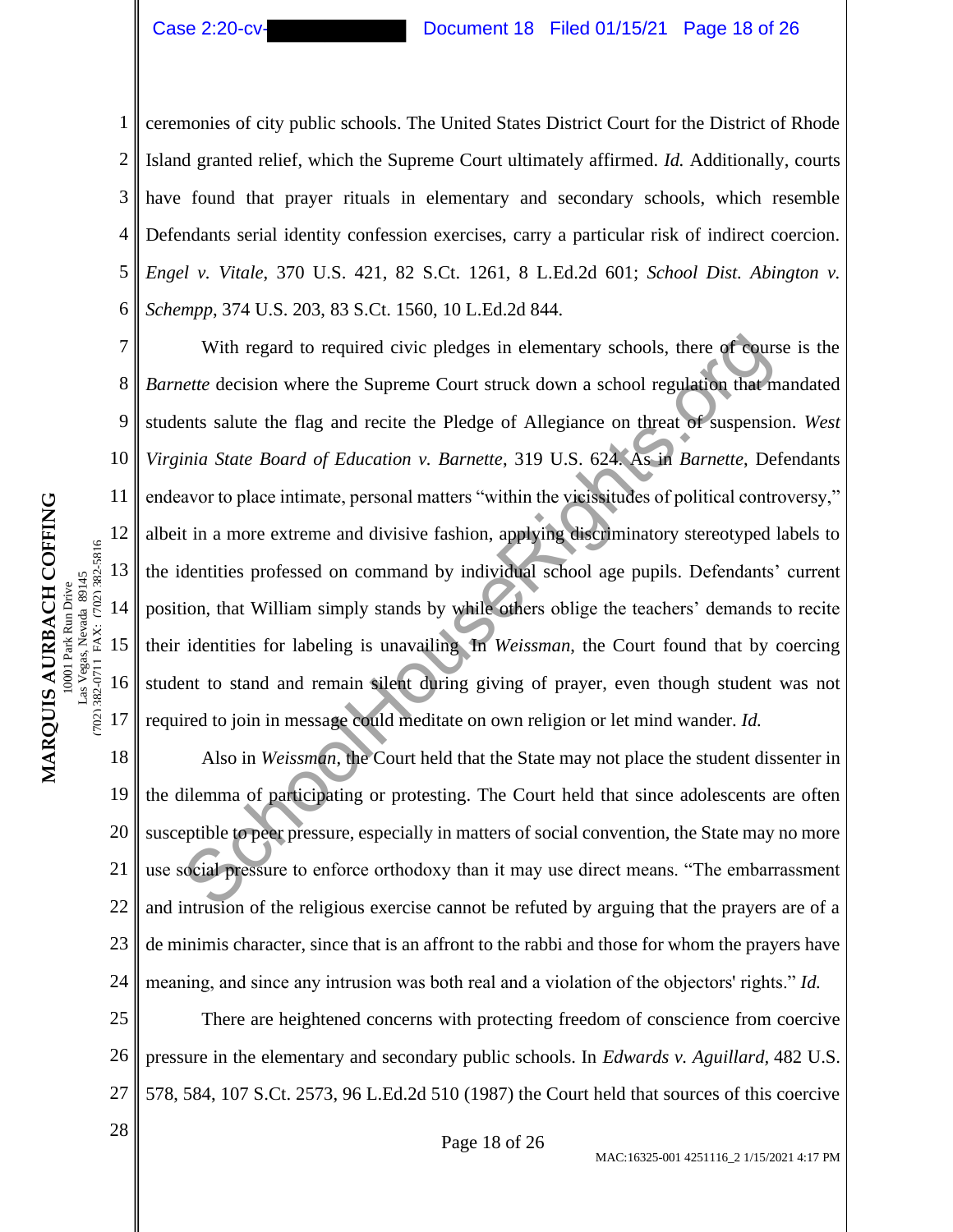2

3

4

5

7

9

11

12

13

14

15

(702) 382-0711 FAX: (702) 382-5816

702) 382-0711 FAX: (702) 382-5816

16

17

18

#### Case 2:20-cv- Document 18 Filed 01/15/21 Page 19 of 26

6 power are "mandatory attendance, ... students' emulation of teachers as role models, and the children's susceptibility to peer pressure"). In William's case, attendance was mandatory. Active and full participation in identity professions and labeling was also mandatory and repeated, as Principal Johnson stated in his September 17, 2020 Letter, and again in his email. Labeling identities as "oppressor" or privileged" was both verbal, as in Barnette, and written. *See eg Frudden v. Pilling*, 742 F.3d 1199, 1204 (9th Cir. 2014) (holding "written expression" of school uniform logo compelled speech and violated students' First Amendment rights).

8 10 Even the "emulation of teachers" is vividly exhibited in William's case. Peer pressure was present, and stoked to a frenzy by Defendants, as it was officially encouraged, and even goaded as it involved intimate matters of race, sex and gender among adolescents.<sup>40</sup> By merely being present but not participating, William was forced to suffer humiliation and alienation, feelings made more acute by his conspicuously different acial appearance, $41$  and these feelings Defendants meant to engender in order to work in participants and non-participants alike as a sort of pain cure. Indeed, in a OneTilt slide, "discomfort" is identified as a psychological status to be deliberately instilled in the participants.<sup>42</sup> Such premeditated discomfort and induced feelings of shame and alienation are not avoidable by simply not participating, which again is Defendants' current remedial offer, and it is one reason why William requests injunctive and declaratory relief. hool uniform logo compelled speech and violated students' First Amendment rip<br>
Even the "emulation of teachers" is vividly exhibited in William's case. Peer<br>
present, and stoked to a frenzy by Defendants, as it was officia

19

24

# **C. HOSTILE ENVIRONMENT AND EQUAL PROTECTION**

20 21 22 23 In *Barnette*, the Court remarked that the Pledge of Allegiance as a political ritual was not diminished by the First Amendment's right of children to refuse to participate, since so many do voluntarily take the pledge. The Court also acknowledged the pledge's utility in instilling solidarity and a sense of common purpose. *Barnette*, 319 US 64 (1964). However

- 25 <sup>40</sup> *See* ECF No. 1 ¶ 42
- 26 <sup>41</sup> *See* ECF No. 1 ¶ 41
- 27  $Dec, Ex 3$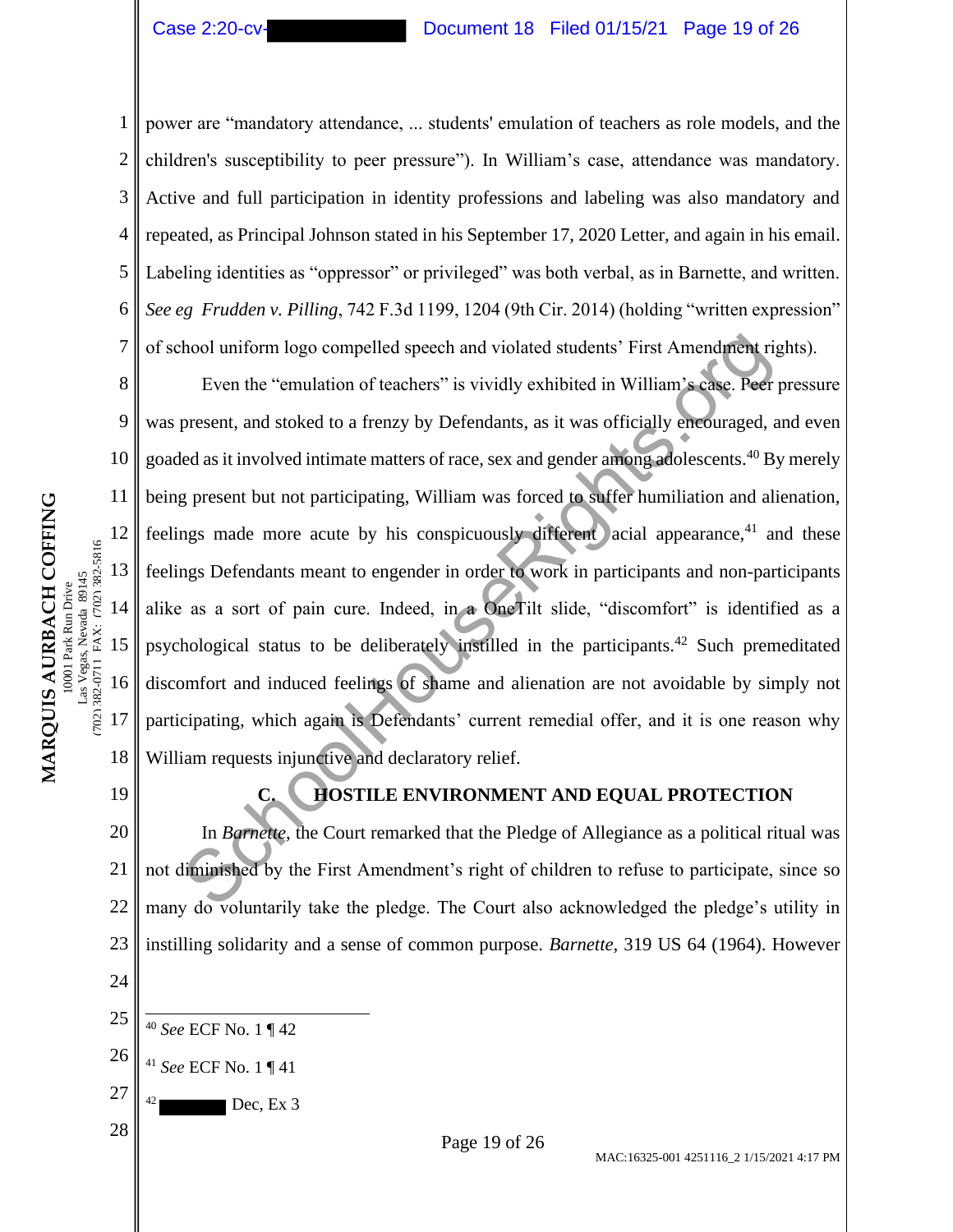2

3

4

5

6

7

8

9

10

11

12

13

14

702) 382-0711 FAX: (702) 382-5816 as Vegas, Nevada 89145 0001 Park Run Drive

**MARQUIS AURBACH COFFING** 10001 Park Run Drive Las Vegas, Nevada 89145 (702) 382-0711 FAX: (702) 382-5816

MARQUIS AURBACH COFFING

# Case 2:20-cv- Document 18 Filed 01/15/21 Page 20 of 26

here, as evidenced by the resistance to the school endorsed stereotypes and labeling by William and some of his fellows, it is more likely than not that Defendant's exercises would be diminished if they were not mandatory; that is to say, if students could avoid it, few would consent to the serial exercise of revealing and labeling racial, sexual and gender identities.<sup>43</sup>

William did try to avoid it. One reason, he did so is that the racial composition of his family is complex and sensitive, and not easily slotted into rough, pre-ordained categories that are untrue to the Clarks' lived experience. William recoiled from the exercises that trafficked in racial, sexual and gender stereotypes which objectively created a hostile environment in violation of Title VI of the Civil Rights Act of 1964 and the Equal Protection Clause of the 14<sup>th</sup> Amendment. A federal court generally has broad discretion regarding an injunction pursuant to Title VI ordering the halt of unconstitutional conduct or mandating that specific actions be taken to effectuate or implement redress fo individuals harmed by the unconstitutional conduct. *See eg Smith v. Young Men's Christian Ass'n of Montgomery, Inc.*, 462 F.2d 634, 636, 643 (5th Cir. 1972). ntrue to the Clarks' lived experience. William recoiled from the exercises that triest cial, sexual and gender stereotypes which objectively created a hostile environtion of Title VI of the Civil Rights Act of 1964 and the

15 16 17 18 19 20 21 22 23 Plaintiffs are likely to prevail on the merits. Defendant's specific practice of endorsing racial stereotypes and programming mandatory identity labeling violate Title VI of the Civil Rights Act of 1964, create a hostile environment and should be enjoined. Plaintiffs' also request declaratory relief, since Defendants' stated repeatedly they intend to continue practicing the exerc ses on school students, even with William in the classroom, or down the hall.<sup>44</sup> Racial harassment need not be directed at the complainant in order to create a hostile educa ional environment. 59 Fed.Reg. 11449–50. The urgency of the problem is compounded by the school being unsafe, understaffed, intentionally unpoliced, and racially hostile generally.

24 25

- 27 <sup>44</sup> *See* ECF No. 1 at ¶ 51,52
-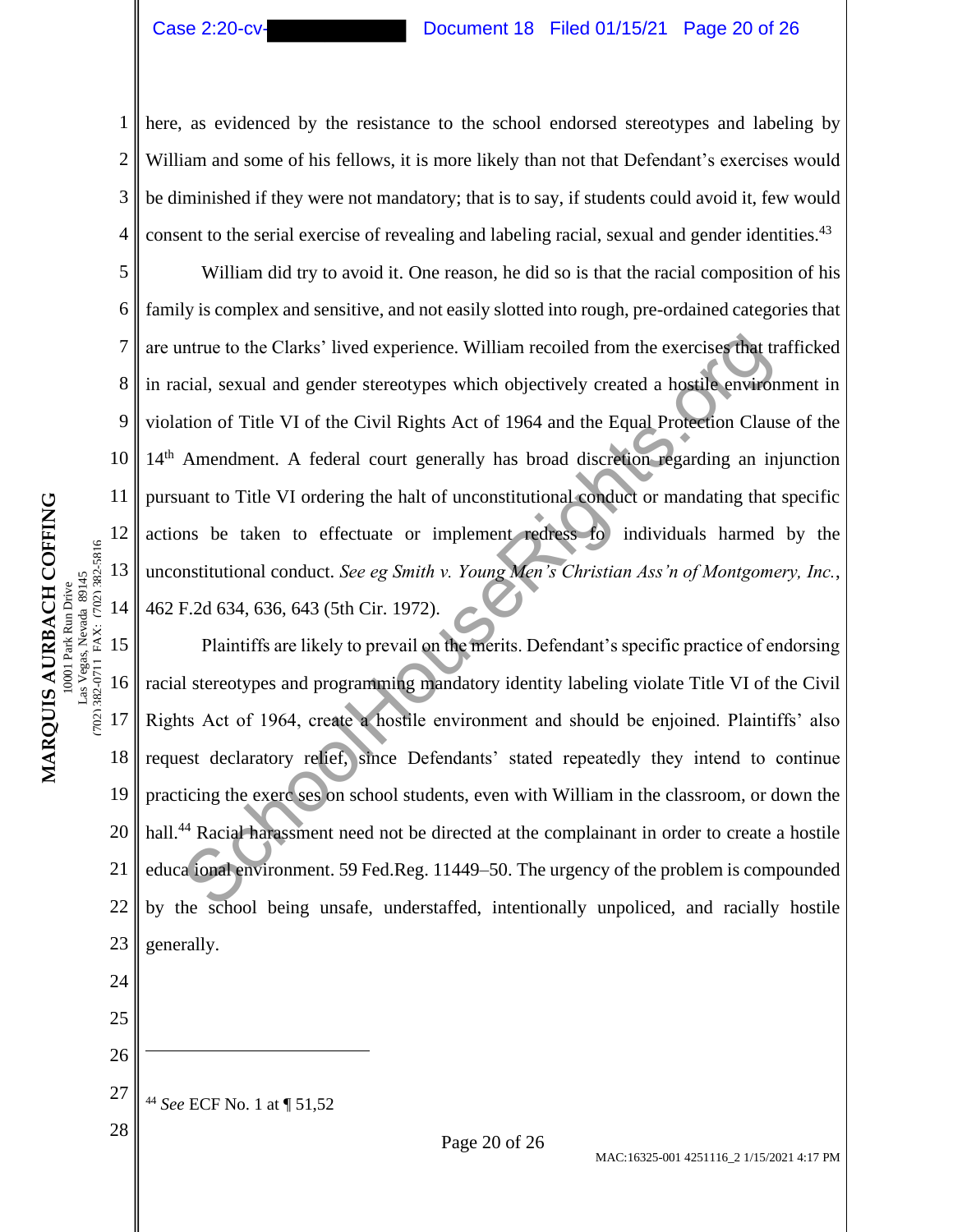1 2 3 4 5 6 Under 42 U.S.C. § 2000d, "[n]o person...shall, on the ground of race, color, or national origin, be excluded from participation in, be denied the benefits of, or be subjected to discrimination under any program or activity receiving Federal financial assistance." *Id.* To state a claim for a violation of this section, a plaintiff must plead "(1) the entity involved is engaging in racial discrimination; and (2) the entity involved is receiving federal financial assistance." *Fobbs v. Holy Cross Health Sys. Corp.*, 29 F.3d 1439, 1447 (9th Cir. 1994).

10 Defendants receive federal funds. These Defendants designed and implement a curriculum program that orchestrates racial harassment and is designed to treat students disparately, instilling discomfort in some but not others, according to their race and color. Courts have found such exercises can create hostile environments. *Underwood v. Northport Health Servs., Inc., 57 F. Supp. 2d 1289, 1303 (M.D. Ala. 1999)* (finding "baseless accusations of racism" made against employee are racial harassment that contributes to a racially hostile work environment in violation of the 1964 Civil Rights Act.) Defendants receive federal funds. These Defendants designed and implementant program that orchestrates racial harassment and is designed to treat arately, instilling discomfort in some but not others, according to their ra

14 15 16 17 18 19 20 The Department of Education defines a "racially hostile environment" as one in which racial harassment is "severe, pervasive or persistent so as to interfere with or limit the ability of an individual to participate in or benefit from the services, activities or privileges provided by the recipient." Racial animus is credibly and specifically attributed to individual Defendants in the teacher declarations annexed hereto. The declarations also specifically described instances where Defendants' personal racial prejudices are magnified into school policy and introduced into curriculum.<sup>45</sup>

21 22 23 24 25 26 Defendant's curriculum programming interferes with William's ability to participate in and benefit from his public education. He could not tolerate the class, because it was racist. He had to leave the class, so Defendants punished him. Defendants obtusely kept telling him to take it on the chin and go back to the class. Plaintiff's poor performance in the class was the result of the racial hostility and harassment baked into it, and this affected Plaintiff

27  $\begin{array}{c|c}\n 28 & \text{Page 21 of 26}\n \end{array}$  $Dec, \P 4, 17, 18; \qquad \qquad \P 10.$ 

7

8

9

11

12

13

(702) 382-0711 FAX: (702) 382-5816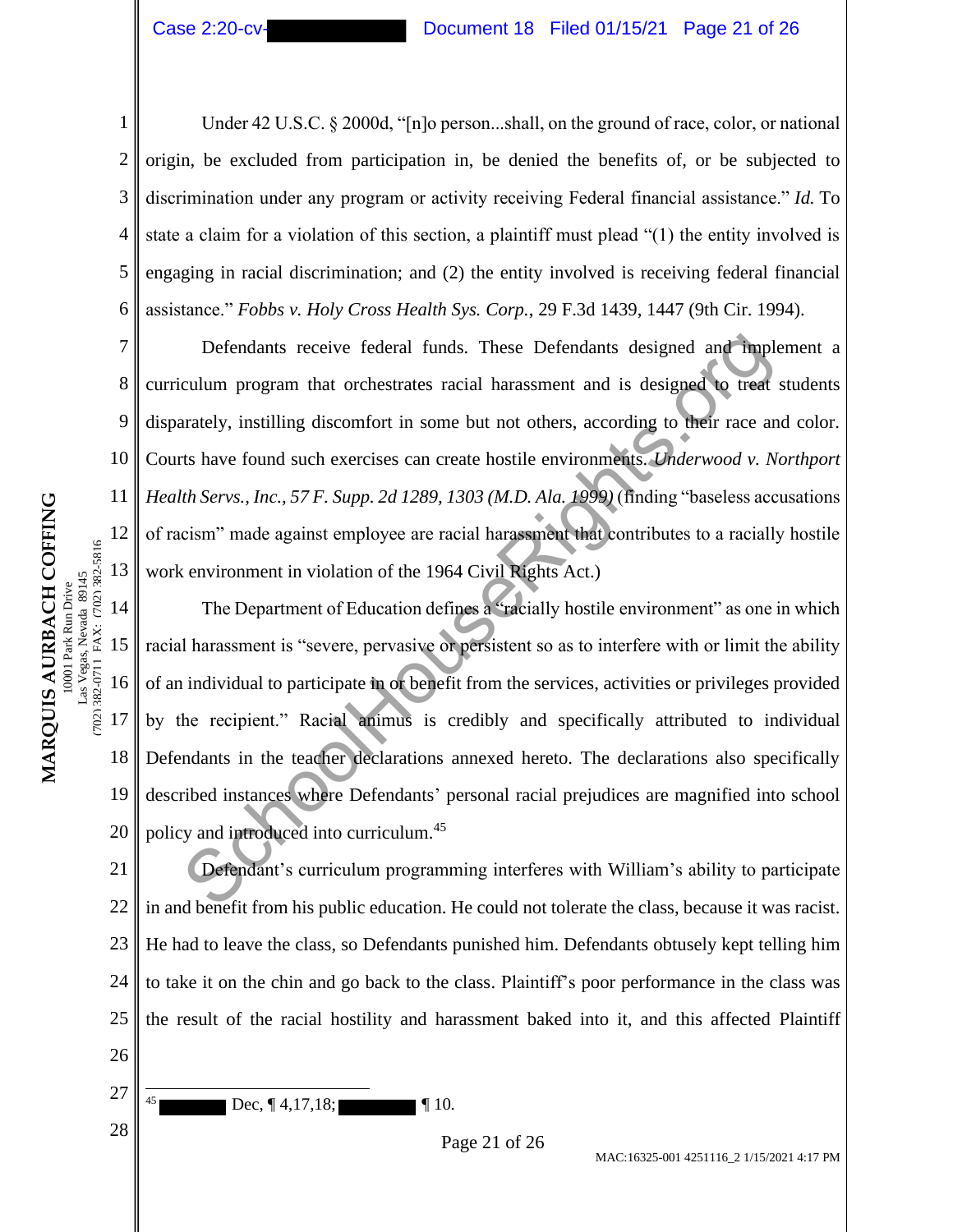5

6

7

8

9

11

12

# Case 2:20-cv- Document 18 Filed 01/15/21 Page 22 of 26

1 2 3 disparately on account of his generally perceived race and color. Defendants further retaliated against him with a grade their handbook says they do not offer as a matter of policy, and this was racially motivated retaliation.

10 In order, to state a claim for retaliation, a plaintiff must show: "(1) that she engaged in protected activity"; (2) that she suffered "a material adverse action"; and (3) "that a causal connection existed between the protected activity and the adverse action." *Peters v. Jenney*, 327 F.3d 307, 320 (4th Cir. 2003). The failing grade is an act of retaliation by Principal Johnson and all individual Defendants and should be imputed to the DPAC School Board who was included in and over saw the ordeal for months. The overall grade also included specific deductions for particular unlawful exercises that William refused to complete.<sup>46</sup> As an antiretaliation measure, the grade should be expunged and William afforded the opportunity to earn the missed credits with another class or project

13 14 15 16 17 18 19 20 21 22 Since Defendant's apply derogatory labels to some racial, sexual, and gender identities, but not to others, their mandatory exercises are per se discriminatory and their pedagogical or civic utility is prima facie dubious. Plaintiffs are mindful that the heightened concern regarding coercing school students is balanced to a great degree by the broad discretion of a school board to select its public-school curriculum. *Epperson v. Arkansas,* 393 U.S. 97, 104, 89 S.Ct. 266 21 L.Ed.2d 228 (1968). The Supreme Court has emphasized, though, that courts should inject themselves in a controversy regarding the daily operation of a school system if basic constitutional values are "directly and sharply implicate[d]." *Id.* at 104–05, 89 S.Ct. 266 (1963); see also *California Parents for Equalization of Educ. Materials v. Noonan*, 600 F. Supp. 2d 1088, 1116 (E.D. Cal. 2009). F.3d 307, 320 (4th Cir. 2003). The failing grade is an act of retaliation by I<br>son and all individual Defendants and should be imputed to the DPAC School-Be<br>included in and over saw the ordeal for months. The overall grad

23 24 25 26 A School Board's "broad discretion" in selecting its curriculum is vitiated further by the fact that Defendants do not actually have a board of directors in any meaningful sense. Defendant's coercive, racist "civics" programming was prepared in New York City with the

 $28 \text{ p}$  Page 22 of 26

<sup>27</sup> <sup>46</sup> *See* ECF No. 1 at ¶ 29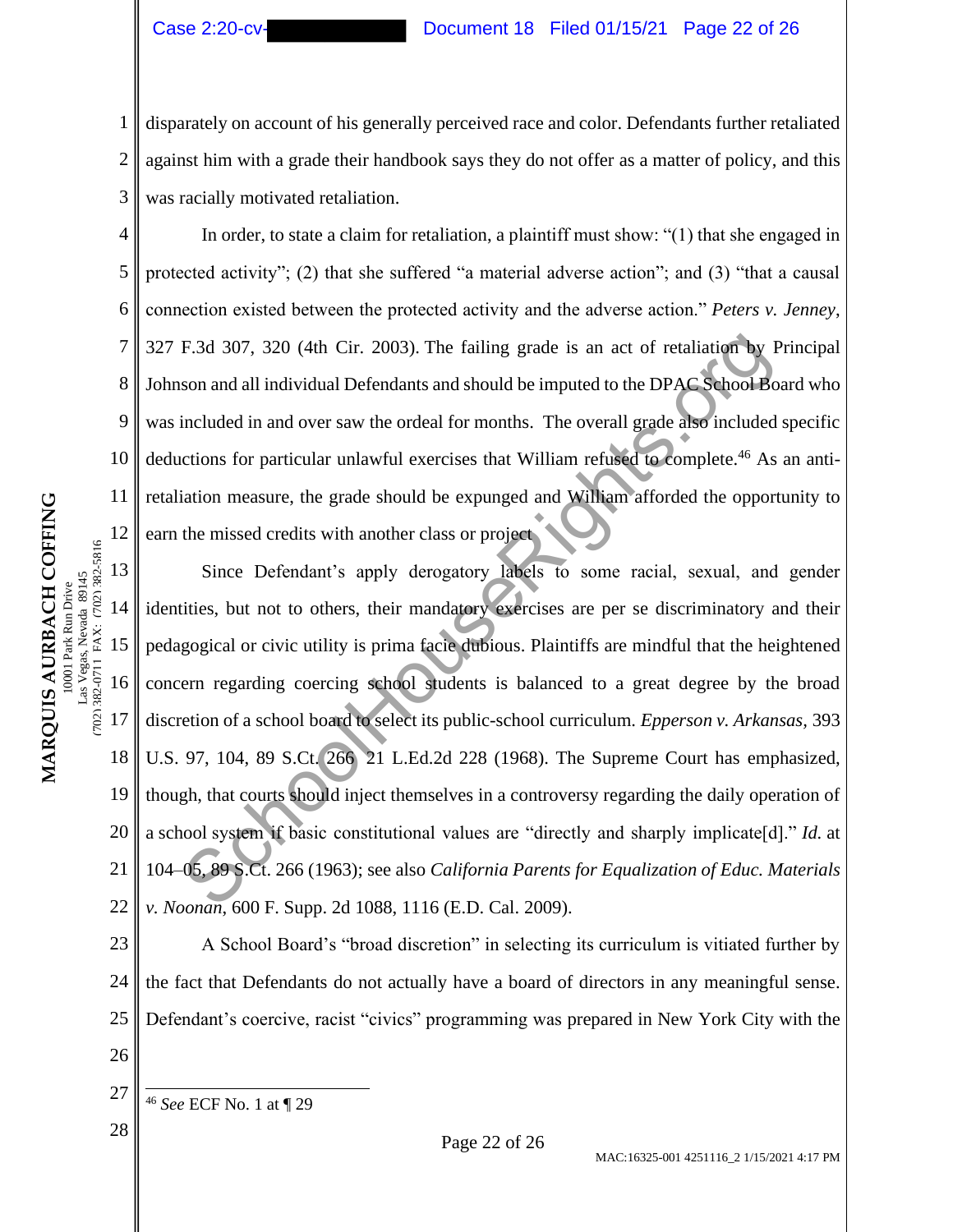1 2 3 4 help of well-paid, for-profit contractors and then placed in the hands of teachers around the country, including DPAC in Nevada. These teachers are described by Defendants as "public employees." Defendant School Board and SPCSA were deliberately indifferent to these developments.

5 6 7 8 9 10 11 Even if the curriculum programming at issue was examined, deliberated upon and approved by a fully staffed, independent and deliberative school board, it "directly and sharply implicated" constitutional rights, namely it discriminated, harassed and compelled protected speech, while serving no legitimate state interest*. See Fisher v. Fairbanks North Star Borough School Dist.*, 704 P.2d 213, 217, 27 Ed. Law Rep. 329 (Alaska 1985) (stating that while school board's authority over classroom materials is "very broad," board may not design curriculum to impose racial bias or political preference). icated" constitutional rights, namely it discriminated, harassed and competied pch, while serving no legitimate state interest. *See Fisher v. Fairbanks North State of State of State And State State And State State And Sta* 

# **D. TITLE IX HOSTILE ENVIRONMENT AND STEREOTYPE HARASSMENT**

Title VI is the model for several subsequent statutes that prohibit discrimination on other grounds in federally assisted programs or activities, including Title IX (discrimination in education programs prohibited on the basis of sex). *See U.S. Department of Transportation v. Paralyzed Veterans*, 477 U.S 597, 600 n.4 (1986). Accordingly, courts have "relied on case law interpreting Title VI as generally applicable to later statutes." *Id.* 

20 22 23 24 26 William will prevail on the merits for his Title IX claims. Defendants applied their coercive curriculum programming to sex and gender just as they did to race and color. William would have been consenting to the "oppressor" and "privilege" in professing his sexuality, and Defendants stereotyped and made baseless accusations of sexism: "interpersonal sexism is what men do to women."<sup>47</sup> Defendants applied pejorative moral attributes to individual students on the basis of sex and gender, just as they did with race, and created a coercive program in which students were compelled to confess their complicity for these inherent failings.

12

13

14

15

16

17

18

19

21

<sup>27</sup> <sup>47</sup> *See* ECF No. 1 at ¶ 33.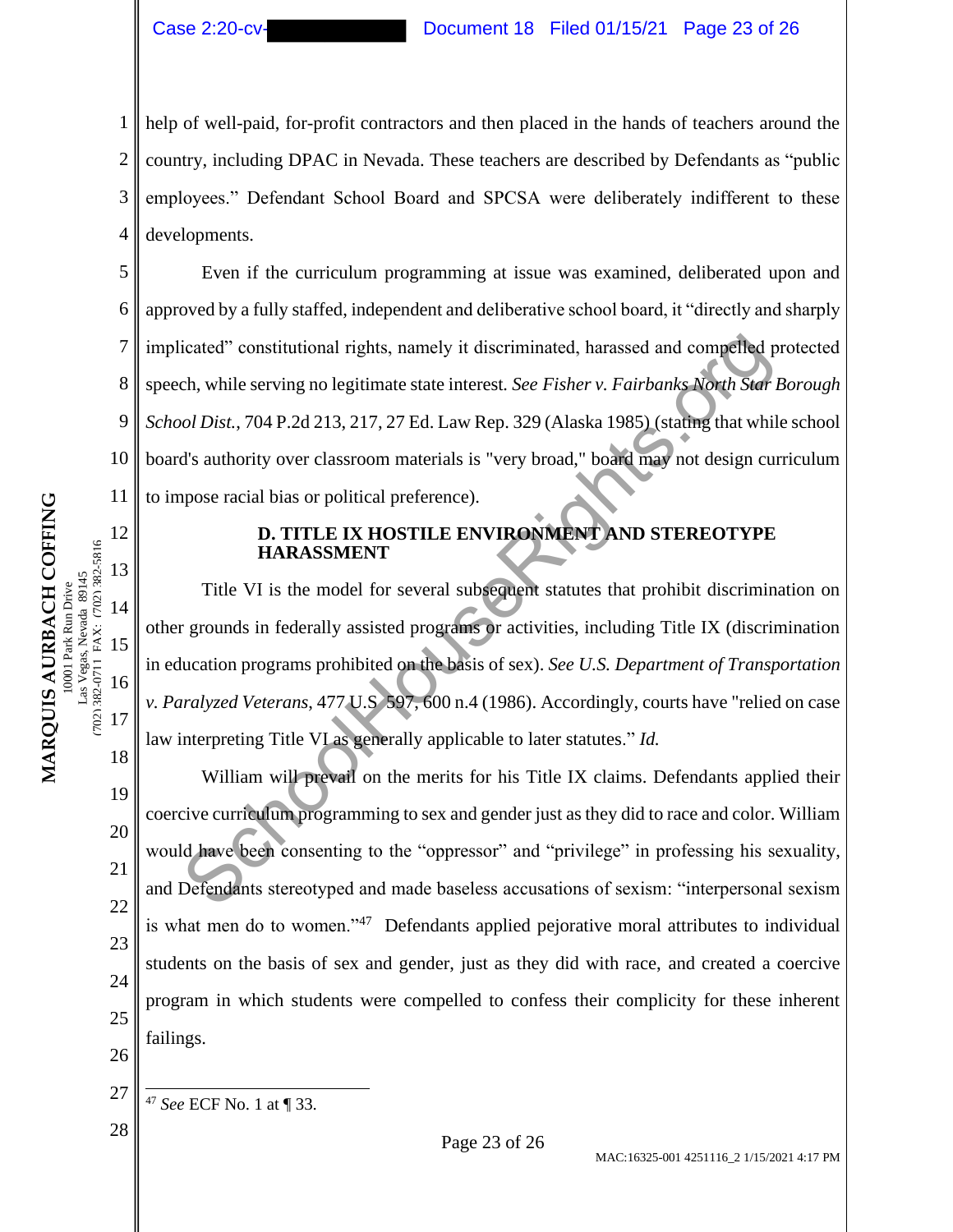# Case 2:20-cv- Document 18 Filed 01/15/21 Page 24 of 26

1 2 3 4 5 6 Defendants solicit and label students' sexual and gender identities. Determining and coming to terms with gender identity, especially for adolescents, is an intimate, confusing and profoundly fraught negotiation with one's inner self. Defendants' curriculum cheapens that intimate process, requiring students to "Label and identify!" gender for "10 points.  $48$ Perpetuating such a program is not in the public interest because it is cruel, and serves no legitimate state purpose.

7 8 9 10 11 12 13 14 15 16 17 18 19 20 Just as was the case with race and color, some genders and sexualities fared better than others in Defendants' exercises. To William's male sexual identity Defendants applied an "oppressor" label, and William was instructed and required to assign this label to himself. So to with "privilege," which again Defendants define prescriptively. As was the case with race, certain character failings were only present in one sex and gender, but in another: "interpersonal sexism is what men do to women" Defendants carrying on with such a program is not a status quo that should be preserved. Courts have found that sex stereotyping--that is, a person's nonconformity to social or other expectations of that person's gender--constitutes impermissible sex discrimination with respect to Title VII. "In the specific context of sex stereotyping, an employer who ac s on the basis of a [stereotyped gender belief] . . . has acted on the basis of gender." *Price Waterhouse v. Hopkins*, 490 U.S. 228, 250, 109 S. Ct. 1775, 1790–91, 104 L. Ed. 2d 268 (1989). In the instant educational environment, Defendants acted on gender and sex s ereotypes, serially applying them to students including William, and then took further action by grading the ordeals. Just as was the case with race and color, some genders and sexualities fared be<br>
School House School, and William was instructed and required to assign this label to hin<br>
the "privilege," which again Defendants define pres

24 Further promotion and implementation of such coercive exercises should be enjoined as it expresses hostility in an educational environment that William still inhabits. Plaintiffs respectfully request that the official application of normative sex and race stereotypes like "privileged" and "oppressor" onto individual students and the required identity exercises as

25 26

21

22

23

- 27 <sup>48</sup> *See* ECF No. 1 at ¶ 29
	-

(702) 382-0711 FAX: (702) 382-5816

702) 382-0711 FAX: (702) 382-5816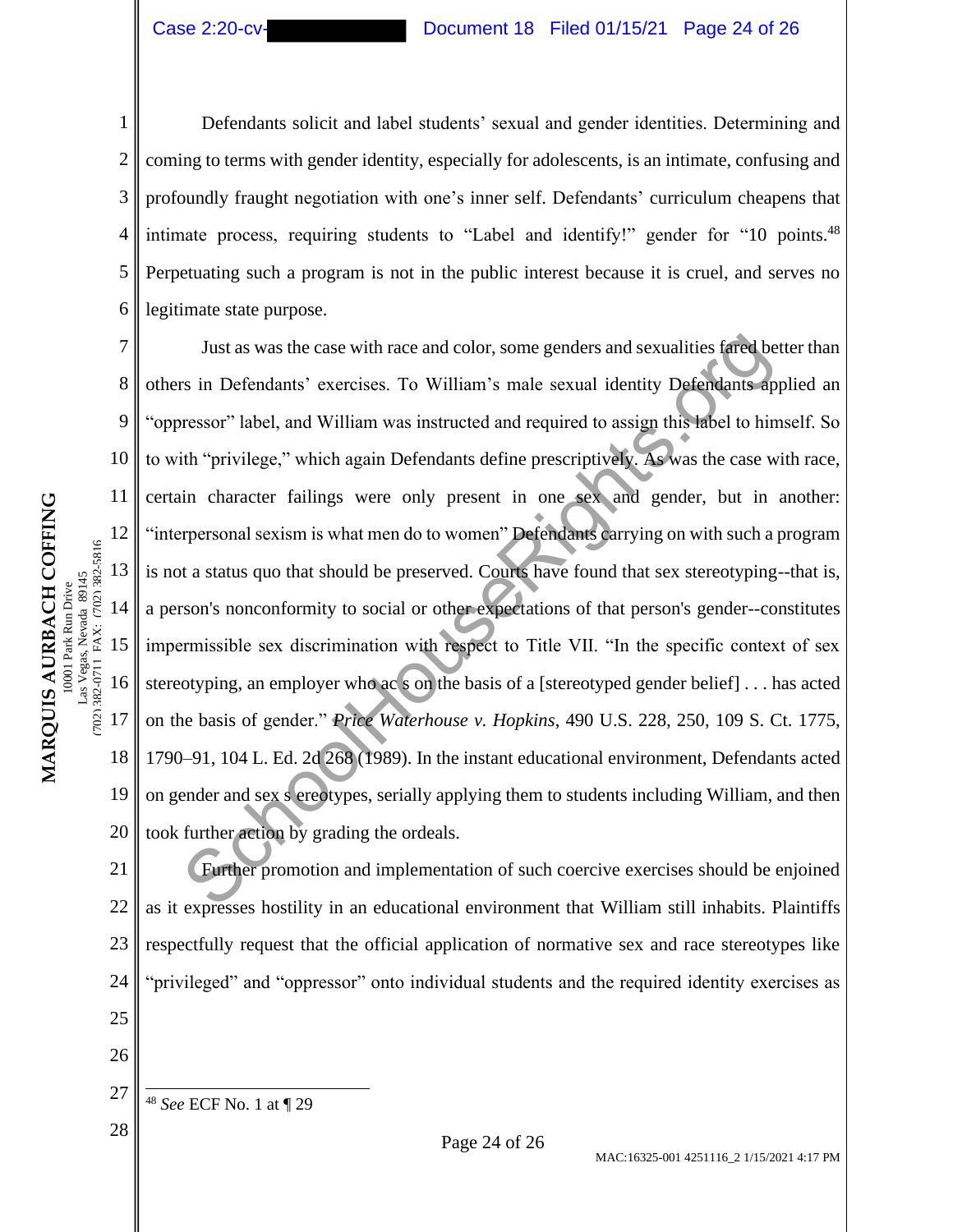1 2 applied to race, gender, and sex be declared sexual and racial harassment, promotive of a hostile environment, and violations of Title VI and IX.

# **VI. CONCLUSION**

3

11

16

17

18

19

20

21

22

23

24

25

26

27

4 5 6 7 8 9 10 12 13 14 15 Plaintiffs respectfully request an emergency preliminary order directing Defendants to expunge the failing first Trimester "Sociology of Change" grade and to accommodate William Clark by permitting him to enroll in another class or project. For an order that Principal Johnson, as he did last November, personally deliver to Plaintiffs the report card, corrected and scrubbed of stigma. For a temporary restraining order, preliminary and permanent injunction, enjoining and restraining Defendants its officials, agents, employees, and all persons acting in concert or participating with them are prohibited from conducting coercive, graded identity confession and labeling exercises and such exercises declared harassment, a hostile environment and unconstitutional as well as a declaration that Defendants compelled speech and retaliated against William, violating the First Amendment to the Constitution of the United States, 42 U.S.C. §§ 1983, the Equal Protection Clause, Title VI of the Civil Rights Act and Title IX. Son, as he did last November, personally deliver to Plaintiffs the report card, c<br>scrubbed of stigma. For a temporary restraining order, preliminary and per<br>ention, enjoining and restraining Defendants its officials, agent

Dated this 15th day of January, 2021.

MARQUIS AURBACH COFFING

By */s/Brian R. Hardy* Brian R. Hardy, Esq. Nevada Bar No. 10068 10001 Park Run Drive Las Vegas, Nevada 89145

> Jonathan O'Brien, NYB No. 5043369 (Pending Admission Pro Hac Vice) Law Office of Jonathan O'Brien 43 W. 43rd St, Suite 002 New York, NY 10036

*Attorneys for Plaintiffs William Clark and Gabrielle Clark*

 $\begin{array}{c|c}\n 28 & \text{Page } 25 \text{ of } 26 \\
 \end{array}$